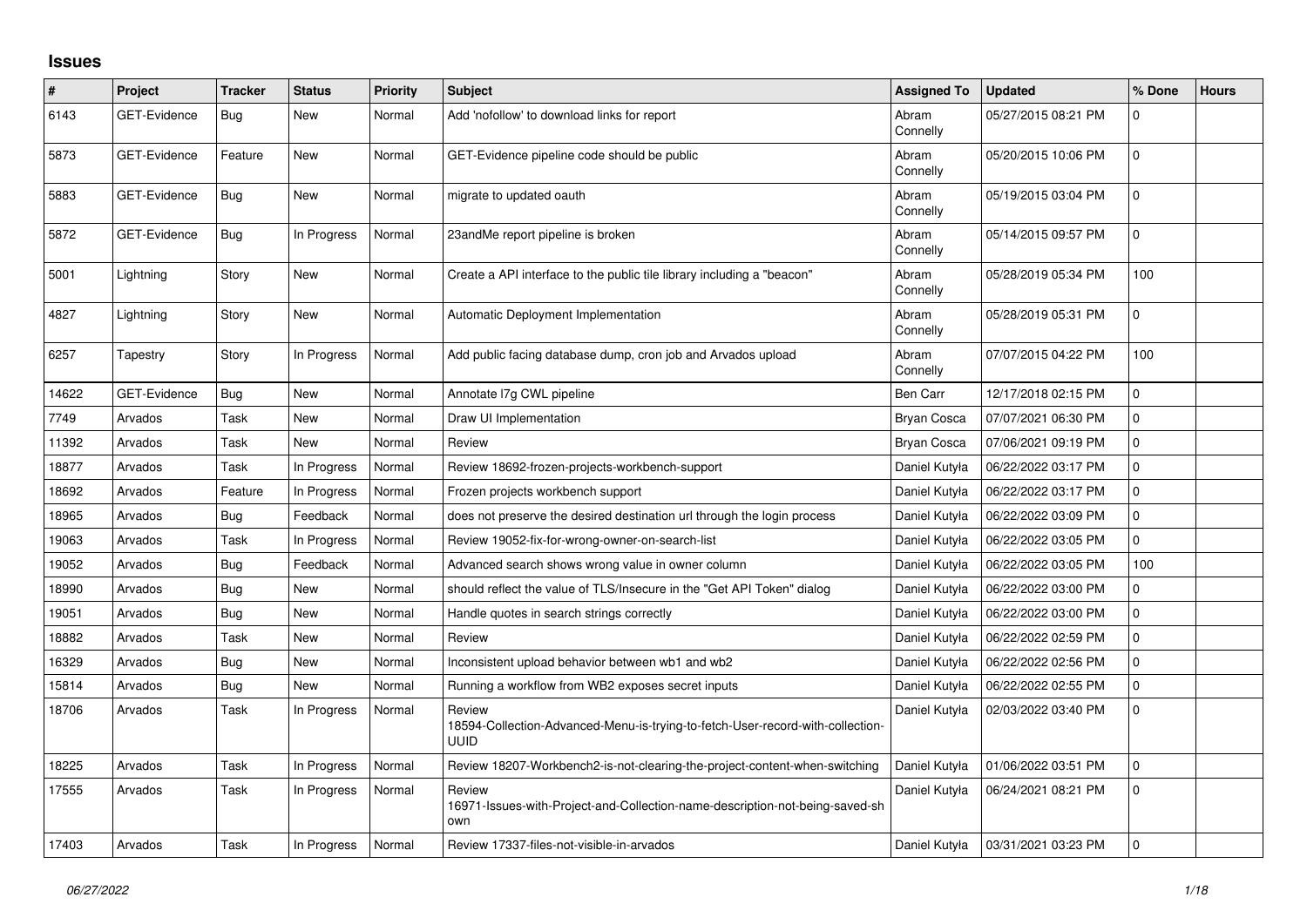| ∦     | Project      | <b>Tracker</b> | <b>Status</b> | Priority | <b>Subject</b>                                                                                                           | <b>Assigned To</b>  | <b>Updated</b>      | % Done      | <b>Hours</b> |
|-------|--------------|----------------|---------------|----------|--------------------------------------------------------------------------------------------------------------------------|---------------------|---------------------|-------------|--------------|
| 15550 | Arvados      | Task           | New           | Normal   | Review                                                                                                                   | Eric Biagiotti      | 02/12/2020 03:02 PM | 0           |              |
| 529   | GET-Evidence | Feature        | <b>New</b>    | Normal   | Interpret phased (haplotype) data                                                                                        | Evan Maxwell        | 07/07/2011 02:20 PM | 0           |              |
| 18125 | Arvados      | Feature        | New           | Normal   | [deployment][provision][documentation] explain how to use a custom/existing<br>postgresql RDBMS                          | Javier Bértoli      | 09/13/2021 10:12 PM | 0           |              |
| 17938 | Arvados      | Bug            | New           | Normal   | [deployment][arvados-formula] shell node centos-7 packages                                                               | Javier Bértoli      | 07/23/2021 07:08 PM | 0           |              |
| 15250 | Arvados      | Feature        | In Progress   | Normal   | a-c-r set TTL on final output collection                                                                                 | Jiayong Li          | 02/23/2022 03:13 PM | 0           |              |
| 16316 | Arvados      | Feature        | New           | Normal   | a-c-r handles resource range requests (especially CPU) and adjusts requests<br>based on what is in InstanceTypes list    | Jiayong Li          | 04/14/2021 07:47 PM | 0           |              |
| 17461 | Arvados      | Feature        | New           | Normal   | Flag to make turn file format mismatches from an error to a warning                                                      | Jiayong Li          | 04/14/2021 07:47 PM | 0           |              |
| 16870 | Arvados      | Story          | <b>New</b>    | Normal   | Research & create examples of other CWL patterns                                                                         | Jiayong Li          | 10/30/2020 04:11 PM | 0           |              |
| 16869 | Arvados      | Story          | New           | Normal   | Go through workflow patterns and add them to the CWL patterns repo                                                       | Jiayong Li          | 10/30/2020 04:11 PM | 0           |              |
| 8719  | Arvados      | Task           | In Progress   | Normal   | Review PR #40                                                                                                            | Joshua<br>Randall   | 07/07/2021 06:25 PM | 0           |              |
| 8504  | Arvados      | Bug            | Feedback      | Normal   | [Workbench] Times out before API server loading active pipeline instances                                                | Joshua<br>Randall   | 07/07/2021 06:25 PM | 0           |              |
| 10535 | Arvados      | Bug            | <b>New</b>    | Normal   | test suite hangs (in arvbox) in sdk/python test_callback                                                                 | Joshua<br>Randall   | 07/07/2021 06:22 PM | 100         |              |
| 10545 | Arvados      | Bug            | New           | Normal   | arvbox loops forever when something goes wrong                                                                           | Joshua<br>Randall   | 07/07/2021 06:21 PM | 0           |              |
| 13642 | Arvados      | Feature        | Feedback      | Normal   | keepstore backend for ceph librados                                                                                      | Joshua<br>Randall   | 08/25/2020 02:28 PM | 100         |              |
| 13533 | Arvados      | Feature        | Feedback      | Normal   | option to specify vcpu runtime constraints on arvados-cwl-runner when using<br>--submit                                  | Joshua<br>Randall   | 04/22/2020 09:07 PM | 90          |              |
| 19189 | Arvados      | Task           | In Progress   | Normal   | Review 16561-listen-url                                                                                                  | Lucas Di<br>Pentima | 06/24/2022 09:01 PM | 0           |              |
| 18858 | Arvados      | Feature        | In Progress   | Normal   | sync-users-tool for synchronizing users                                                                                  | Lucas Di<br>Pentima | 06/23/2022 02:37 PM | 0           |              |
| 19139 | Arvados      | Bug            | New           | Normal   | Regular users should not be able to create user records; creating a user does<br>not make admin the "owner" of that user | Lucas Di<br>Pentima | 06/22/2022 03:38 PM | 0           |              |
| 19208 | Arvados      | Task           | <b>New</b>    | Normal   | Review                                                                                                                   | Lucas Di<br>Pentima | 06/22/2022 03:37 PM | 0           |              |
| 19068 | Arvados      | Task           | <b>New</b>    | Normal   | Review                                                                                                                   | Lucas Di<br>Pentima | 06/22/2022 03:37 PM | 0           |              |
| 19142 | Arvados      | Task           | New           | Normal   | Workbench 2: Avoid loading "mounts" section in the "Project" or "All process"<br>view                                    | Lucas Di<br>Pentima | 06/22/2022 03:26 PM | 0           |              |
| 19173 | Arvados      | Task           | New           | Normal   | Review rake task branch                                                                                                  | Lucas Di<br>Pentima | 06/22/2022 03:16 PM | $\mathbf 0$ |              |
| 19174 | Arvados      | Task           | New           | Normal   | Review tests branch                                                                                                      | Lucas Di<br>Pentima | 06/22/2022 03:09 PM | 0           |              |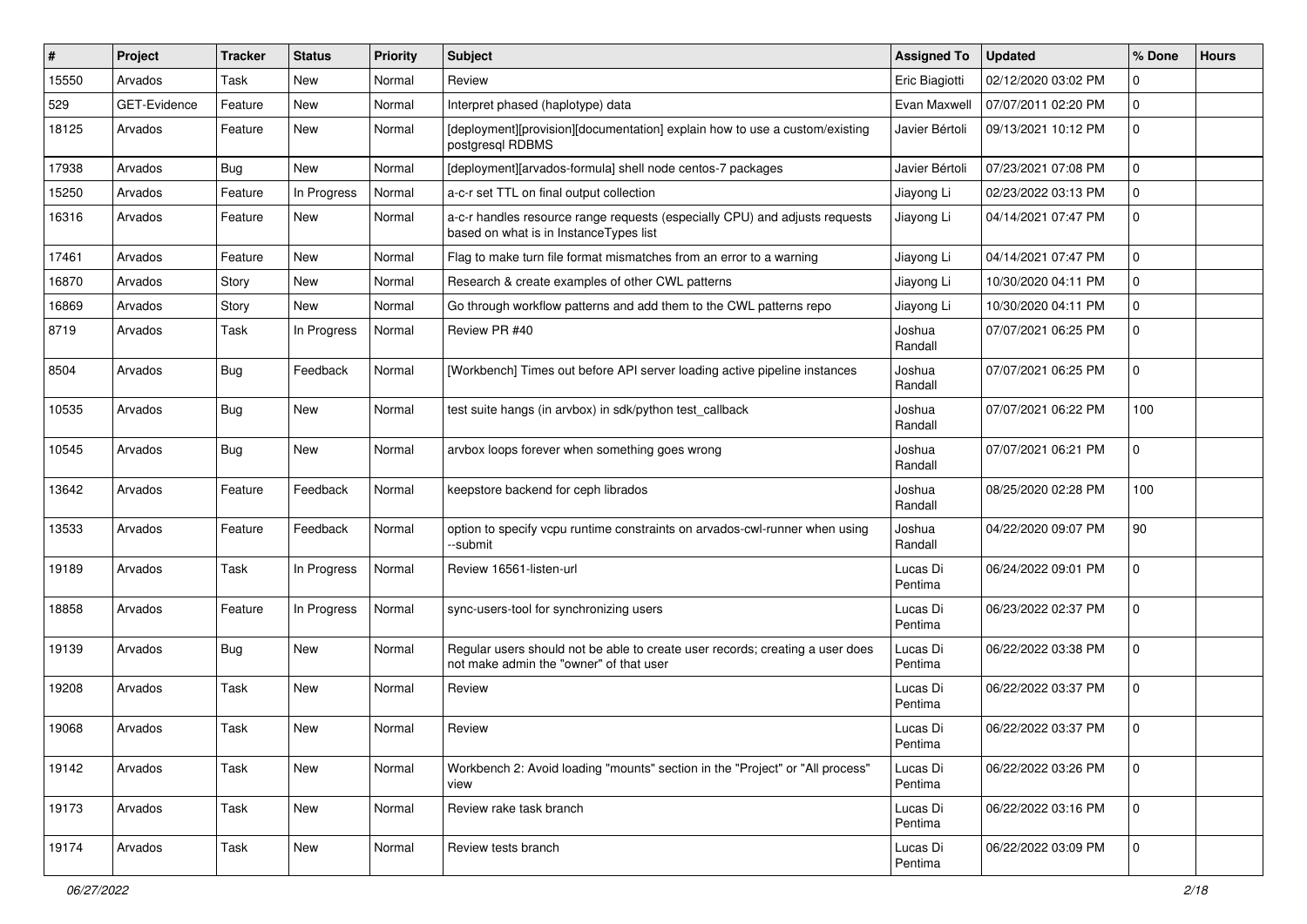| $\pmb{\#}$ | Project                | <b>Tracker</b> | <b>Status</b> | <b>Priority</b> | <b>Subject</b>                                                                  | <b>Assigned To</b>  | <b>Updated</b>                       | % Done      | <b>Hours</b> |
|------------|------------------------|----------------|---------------|-----------------|---------------------------------------------------------------------------------|---------------------|--------------------------------------|-------------|--------------|
| 19206      | Arvados                | Bug            | <b>New</b>    | Normal          | System root user shouldn't be able to get disabled nor its admin status revoked | Lucas Di<br>Pentima | 06/22/2022 03:07 PM                  | 0           |              |
| 19066      | Arvados                | <b>Task</b>    | New           | Normal          | Review                                                                          | Lucas Di<br>Pentima | 06/22/2022 03:00 PM                  | $\mathbf 0$ |              |
| 18975      | Arvados                | Feature        | <b>New</b>    | Normal          | log viewer improvements                                                         | Lucas Di<br>Pentima | 06/22/2022 02:59 PM                  | $\mathbf 0$ |              |
| 18879      | Arvados                | Task           | <b>New</b>    | Normal          | Review                                                                          | Lucas Di<br>Pentima | 06/22/2022 02:56 PM                  | $\mathbf 0$ |              |
| 18615      | Arvados                | Task           | New           | Normal          | Review                                                                          | Lucas Di<br>Pentima | 06/22/2022 02:56 PM                  | $\mathbf 0$ |              |
| 17969      | Arvados                | Support        | New           | Normal          | Investigate plugins for redmine templates                                       | Lucas Di<br>Pentima | 08/31/2021 07:29 PM                  | $\mathbf 0$ |              |
| 17931      | Arvados                | Task           | <b>New</b>    | Normal          | Review                                                                          | Lucas Di<br>Pentima | 08/05/2021 03:27 PM                  | $\mathbf 0$ |              |
| 14953      | Arvados                | <b>Task</b>    | <b>New</b>    | Normal          | Review                                                                          | Lucas Di<br>Pentima | 07/06/2021 09:25 PM                  | $\mathbf 0$ |              |
| 13813      | Arvados                | Bug            | New           | Normal          | [CLI] arv traceback on simple timeout                                           | Lucas Di<br>Pentima | 04/28/2021 03:55 PM                  | 0           |              |
| 17326      | Arvados                | <b>Task</b>    | <b>New</b>    | Normal          | Review                                                                          | Lucas Di<br>Pentima | 03/17/2021 03:55 PM                  | $\mathbf 0$ |              |
| 16510      | Arvados                | <b>Bug</b>     | <b>New</b>    | Normal          | Indirectly trashed item's context menu show editable actions                    | Lucas Di<br>Pentima | 02/02/2021 06:33 PM                  | $\mathbf 0$ |              |
| 17089      | Arvados                | Task           | <b>New</b>    | Normal          | Review                                                                          | Lucas Di<br>Pentima | 02/02/2021 06:32 PM                  | $\mathbf 0$ |              |
| 16532      | Arvados                | Support        | New           | Normal          | Write a troubleshooting page with debugging advice for configuration issues     | Lucas Di<br>Pentima | 08/26/2020 04:11 PM                  | $\mathbf 0$ |              |
| 19154      | Arvados<br>Workbench 2 | Story          | <b>New</b>    | Normal          | Sharing dialog improvements followup                                            | Lucas Di<br>Pentima | 06/22/2022 02:59 PM                  | $\mathbf 0$ |              |
| 18697      | Arvados<br>Workbench 2 | Bug            | <b>New</b>    | Normal          | Cypress tests for federated scenarios                                           | Lucas Di<br>Pentima | 06/22/2022 02:55 PM                  | $\mathbf 0$ |              |
| 18587      | Arvados<br>Workbench 2 | Bug            | New           | Normal          | "Copy selected into collection" incorrect behavior                              | Lucas Di<br>Pentima | 02/02/2022 04:00 PM                  | $\mathbf 0$ |              |
| 1085       | GET-Evidence           | Feature        | New           | Normal          | Add support for Family Tree DNA (FTDNA) data                                    |                     | Madeleine Ball   08/16/2012 11:23 AM | 0           |              |
| 1084       | GET-Evidence           | Feature        | New           | Normal          | Add support for deCODE data                                                     |                     | Madeleine Ball   08/16/2012 11:20 AM | $\pmb{0}$   |              |
| 1080       | GET-Evidence           | Feature        | New           | Normal          | Add non-reference variant counts to metadata                                    | Madeleine Ball      | 08/14/2012 05:28 PM                  | $\mathbf 0$ |              |
| 16682      | Arvados                | Bug            | New           | Normal          | Missing nodejs should not be a fatal error for submitting a workflow            | Nico César          | 06/07/2021 03:01 PM                  | 0           |              |
| 17751      | Arvados                | Feature        | New           | Normal          | [arvados-dispatch-cloud] expose rate-limiting condition in metrics              | Nico César          | 06/02/2021 08:02 PM                  | 0           |              |
| 17327      | Arvados                | Feature        | New           | Normal          | Go codegen for reading/writing CWL                                              | Nico César          | 03/03/2021 06:51 PM                  | 0           |              |
| 19184      | Arvados                | Task           | In Progress   | Normal          | Review 19166-gateway-tunnel                                                     | Peter Amstutz       | 06/24/2022 08:27 PM                  | 0           |              |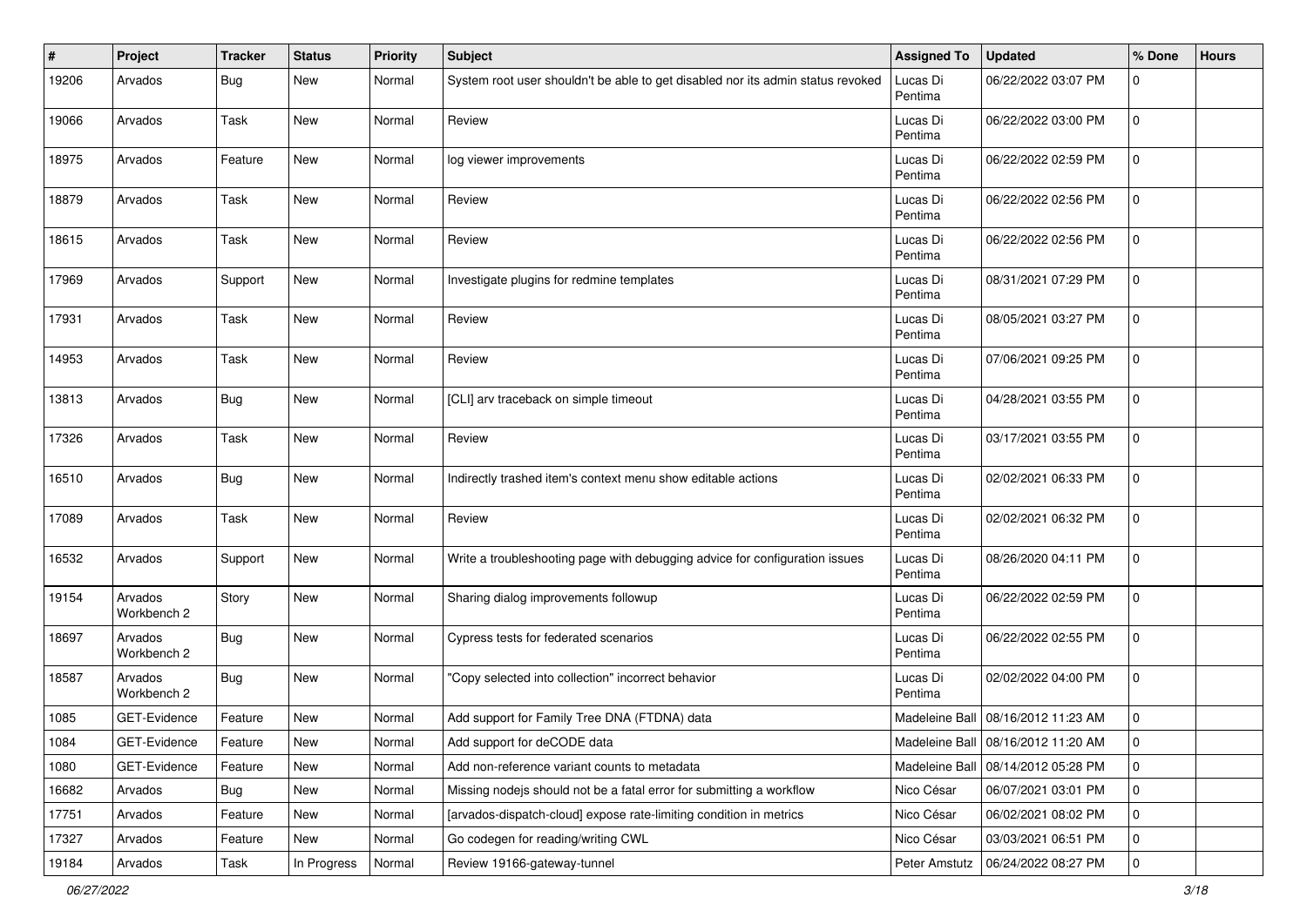| #     | Project | <b>Tracker</b> | <b>Status</b> | Priority | Subject                                                                                                               | <b>Assigned To</b> | <b>Updated</b>                      | % Done      | <b>Hours</b> |
|-------|---------|----------------|---------------|----------|-----------------------------------------------------------------------------------------------------------------------|--------------------|-------------------------------------|-------------|--------------|
| 19121 | Arvados | Task           | New           | Normal   | Review                                                                                                                | Peter Amstutz      | 06/22/2022 03:25 PM                 | 0           |              |
| 19002 | Arvados | Task           | <b>New</b>    | Normal   | Review                                                                                                                | Peter Amstutz      | 06/22/2022 03:17 PM                 | 0           |              |
| 19163 | Arvados | Task           | <b>New</b>    | Normal   | Write rake task                                                                                                       | Peter Amstutz      | 06/22/2022 03:16 PM                 | 0           |              |
| 16583 | Arvados | Feature        | In Progress   | Normal   | Can programmatically distinguish between final outputs (results of top-level<br>containers) and intermediate outputs. | Peter Amstutz      | 06/22/2022 03:16 PM                 | 33          |              |
| 19162 | Arvados | Task           | <b>New</b>    | Normal   | Add tests                                                                                                             | Peter Amstutz      | 06/22/2022 03:09 PM                 | 0           |              |
| 19143 | Arvados | <b>Bug</b>     | In Progress   | Normal   | Display 'Workflow' records in the Project listing                                                                     | Peter Amstutz      | 06/22/2022 03:09 PM                 | 33          |              |
| 19005 | Arvados | Task           | New           | Normal   | Review                                                                                                                | Peter Amstutz      | 06/22/2022 03:09 PM                 | 0           |              |
| 19065 | Arvados | Task           | <b>New</b>    | Normal   | Review                                                                                                                | Peter Amstutz      | 06/22/2022 03:09 PM                 | 0           |              |
| 18817 | Arvados | Task           | <b>New</b>    | Normal   | review                                                                                                                | Peter Amstutz      | 06/22/2022 03:07 PM                 | 0           |              |
| 19017 | Arvados | <b>Bug</b>     | New           | Normal   | Release Arvados 2.4.1                                                                                                 | Peter Amstutz      | 06/22/2022 03:00 PM                 | 93          |              |
| 19053 | Arvados | <b>Bug</b>     | New           | Normal   | Update 'Technology' page to link to relevant parts of doc.arvados.org instead of<br>wiki                              | Peter Amstutz      | 06/22/2022 03:00 PM                 | 0           |              |
| 19190 | Arvados | Task           | <b>New</b>    | Normal   | Review                                                                                                                | Peter Amstutz      | 06/22/2022 03:00 PM                 | 0           |              |
| 19180 | Arvados | <b>Bug</b>     | <b>New</b>    | Normal   | Document how to create projects                                                                                       | Peter Amstutz      | 06/22/2022 02:59 PM                 | 0           |              |
| 19188 | Arvados | Task           | New           | Normal   | Review                                                                                                                | Peter Amstutz      | 06/22/2022 02:59 PM                 | 0           |              |
| 17875 | Arvados | Task           | <b>New</b>    | Normal   | Review                                                                                                                | Peter Amstutz      | 06/22/2022 02:56 PM                 | 0           |              |
| 17919 | Arvados | Task           | <b>New</b>    | Normal   | investigate                                                                                                           | Peter Amstutz      | 06/22/2022 02:56 PM                 | 0           |              |
| 17918 | Arvados | <b>Bug</b>     | <b>New</b>    | Normal   | cwltool 'id' changes packing behavior                                                                                 | Peter Amstutz      | 06/22/2022 02:56 PM                 | 0           |              |
| 17909 | Arvados | Task           | New           | Normal   | investigate                                                                                                           | Peter Amstutz      | 06/22/2022 02:56 PM                 | 0           |              |
| 18311 | Arvados | Bug            | New           | Normal   | [cwl] test 221 in the 1.2 conformance suite is failing on singularity                                                 | Peter Amstutz      | 06/22/2022 02:56 PM                 | 0           |              |
| 18709 | Arvados | Task           | New           | Normal   | Review                                                                                                                | Peter Amstutz      | 06/22/2022 02:55 PM                 | 0           |              |
| 19086 | Arvados | Feature        | <b>New</b>    | Normal   | Can provide input JSON/YAML when launching a Workflow as an alternative to<br>the input form                          | Peter Amstutz      | 06/22/2022 02:53 PM                 | 0           |              |
| 19160 | Arvados | Task           | <b>New</b>    | Normal   | Review                                                                                                                | Peter Amstutz      | 06/22/2022 02:00 PM                 | 0           |              |
| 18999 | Arvados | Task           | New           | Normal   | Review                                                                                                                | Peter Amstutz      | 06/22/2022 02:00 PM                 | 0           |              |
| 18041 | Arvados | Task           | <b>New</b>    | Normal   | Review                                                                                                                | Peter Amstutz      | 06/15/2022 02:35 PM                 | 0           |              |
| 18613 | Arvados | Task           | <b>New</b>    | Normal   | Review                                                                                                                | Peter Amstutz      | 06/08/2022 03:20 PM                 | 0           |              |
| 18227 | Arvados | Task           | New           | Normal   | Review                                                                                                                |                    | Peter Amstutz   06/08/2022 03:19 PM | $\Omega$    |              |
| 17456 | Arvados | Task           | New           | Normal   | Review                                                                                                                | Peter Amstutz      | 05/04/2022 03:19 PM                 | 0           |              |
| 18815 | Arvados | Task           | <b>New</b>    | Normal   | Review                                                                                                                | Peter Amstutz      | 04/05/2022 02:53 PM                 | 0           |              |
| 17459 | Arvados | Task           | New           | Normal   | Review                                                                                                                | Peter Amstutz      | 02/23/2022 03:13 PM                 | 0           |              |
| 18650 | Arvados | Task           | New           | Normal   | Design API for helper methods for working with vocabularies                                                           | Peter Amstutz      | 01/19/2022 04:52 PM                 | 0           |              |
| 17910 | Arvados | Task           | New           | Normal   | investigate                                                                                                           | Peter Amstutz      | 01/19/2022 02:17 PM                 | $\mathbf 0$ |              |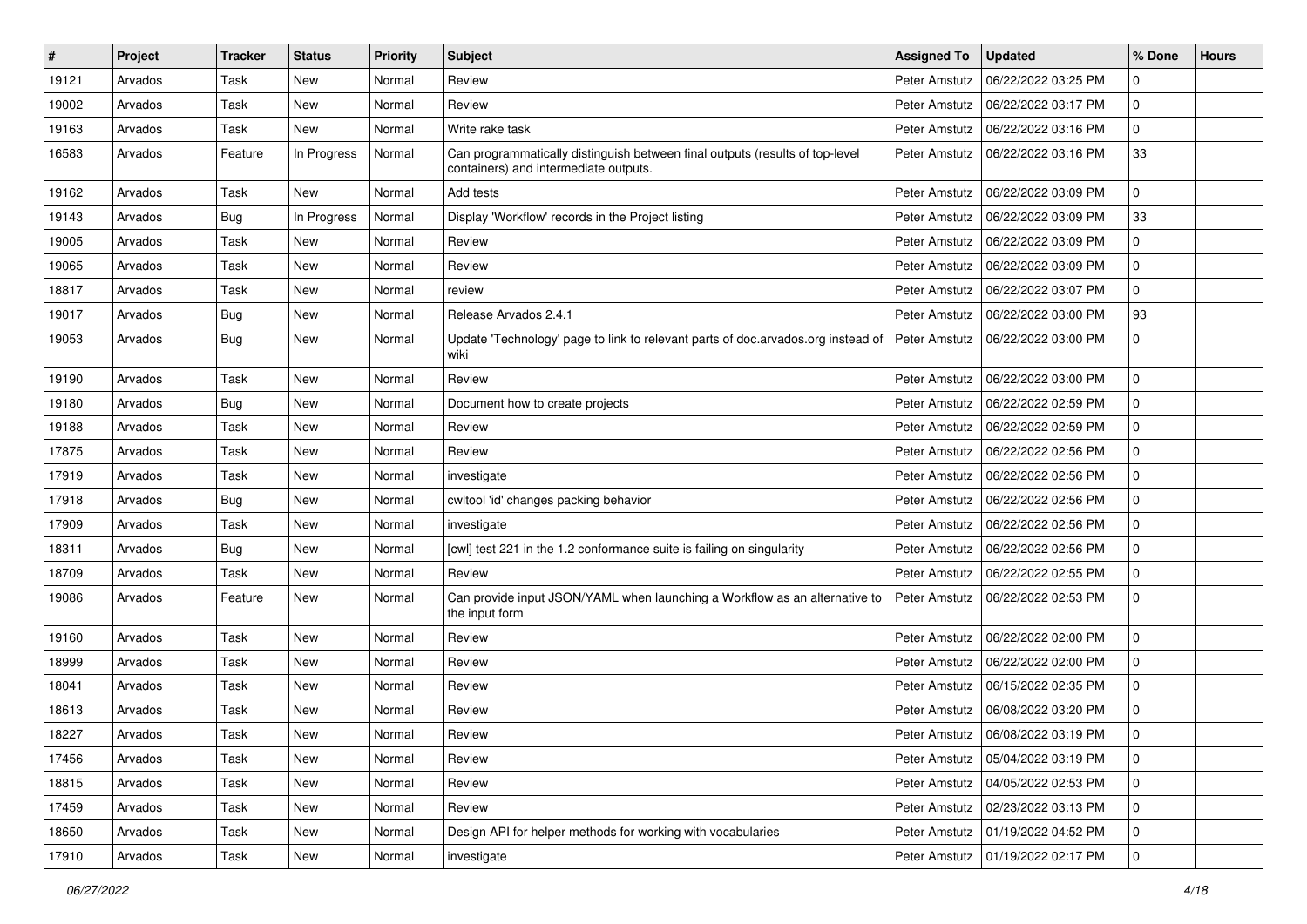| #     | Project | <b>Tracker</b> | <b>Status</b> | Priority | <b>Subject</b>                                                                              | <b>Assigned To</b> | <b>Updated</b>                      | % Done      | <b>Hours</b> |
|-------|---------|----------------|---------------|----------|---------------------------------------------------------------------------------------------|--------------------|-------------------------------------|-------------|--------------|
| 17420 | Arvados | Support        | New           | Normal   | Review Lon's cwltool PR                                                                     | Peter Amstutz      | 09/15/2021 03:16 PM                 | 0           |              |
| 16964 | Arvados | Task           | <b>New</b>    | Normal   | Review                                                                                      | Peter Amstutz      | 07/15/2021 06:55 PM                 | 0           |              |
| 8462  | Arvados | Task           | In Progress   | Normal   | Review 8388-events-terminate                                                                | Peter Amstutz      | 07/07/2021 06:25 PM                 | 0           |              |
| 13766 | Arvados | Bug            | In Progress   | Normal   | [API] bug in libyaml / Pysch used by API server to parse yaml                               | Peter Amstutz      | 07/06/2021 09:26 PM                 | 50          |              |
| 15666 | Arvados | Task           | <b>New</b>    | Normal   | Review                                                                                      | Peter Amstutz      | 07/06/2021 09:25 PM                 | 0           |              |
| 14948 | Arvados | Task           | In Progress   | Normal   | Update install docs                                                                         | Peter Amstutz      | 07/06/2021 09:25 PM                 | 0           |              |
| 12990 | Arvados | Bug            | In Progress   | Normal   | [FUSE] Access shared/ is inefficient                                                        | Peter Amstutz      | 07/06/2021 09:22 PM                 | 0           |              |
| 12067 | Arvados | Task           | New           | Normal   | Instrumentation                                                                             | Peter Amstutz      | 07/06/2021 09:21 PM                 | 0           |              |
| 13096 | Arvados | Story          | <b>New</b>    | Normal   | Investigate packrat to lock down R package dependencies                                     | Peter Amstutz      | 07/06/2021 09:15 PM                 | 0           |              |
| 13289 | Arvados | Task           | New           | Normal   | Investigate                                                                                 | Peter Amstutz      | 07/06/2021 09:14 PM                 | 0           |              |
| 13343 | Arvados | Bug            | In Progress   | Normal   | arvbox warn if running as root or on OS X                                                   | Peter Amstutz      | 07/06/2021 09:14 PM                 | 100         |              |
| 13351 | Arvados | Bug            | In Progress   | Normal   | Benchmark container_request creation and see if there are opportunities for<br>optimization | Peter Amstutz      | 07/06/2021 09:14 PM                 | 0           |              |
| 15553 | Arvados | Task           | New           | Normal   | Review                                                                                      | Peter Amstutz      | 07/06/2021 09:12 PM                 | 0           |              |
| 12588 | Arvados | Task           | In Progress   | Normal   | Review                                                                                      | Peter Amstutz      | 07/06/2021 09:11 PM                 | 0           |              |
| 12527 | Arvados | Story          | New           | Normal   | [Composer] Refactor to separate vendor-specific pieces and all them to be<br>replaced       | Peter Amstutz      | 07/06/2021 09:11 PM                 | 0           |              |
| 14954 | Arvados | Task           | New           | Normal   | Review                                                                                      | Peter Amstutz      | 07/06/2021 09:09 PM                 | 0           |              |
| 17412 | Arvados | Task           | New           | Normal   | Review                                                                                      | Peter Amstutz      | 05/26/2021 04:42 PM                 | 0           |              |
| 17320 | Arvados | Support        | New           | Normal   | Explain what additonal configuration is needed for provision.sh to go to<br>production      | Peter Amstutz      | 05/26/2021 04:42 PM                 | 0           |              |
| 17536 | Arvados | Task           | New           | Normal   | Review                                                                                      | Peter Amstutz      | 04/28/2021 03:55 PM                 | 0           |              |
| 16881 | Arvados | Task           | <b>New</b>    | Normal   | Review                                                                                      | Peter Amstutz      | 03/17/2021 03:58 PM                 | 0           |              |
| 17410 | Arvados | Task           | New           | Normal   | Review                                                                                      | Peter Amstutz      | 03/03/2021 06:51 PM                 | 0           |              |
| 17368 | Arvados | Task           | Feedback      | Normal   | 10. Deploy RC to su92l                                                                      | Peter Amstutz      | 03/03/2021 06:03 PM                 | 0           |              |
| 17274 | Arvados | Story          | New           | Normal   | Add "viewer.commonwl.org" DNS alias                                                         | Peter Amstutz      | 02/24/2021 07:45 PM                 | 0           |              |
| 17073 | Arvados | Bug            | New           | Normal   | Permission links originating from users should only update that user                        | Peter Amstutz      | 02/02/2021 06:32 PM                 | 0           |              |
| 16673 | Arvados | Support        | <b>New</b>    | Normal   | Document using OpenID Connect support for AAI                                               | Peter Amstutz      | 01/19/2021 06:29 PM                 | 0           |              |
| 16879 | Arvados | Task           | New           | Normal   | Review                                                                                      |                    | Peter Amstutz   09/23/2020 04:27 PM | $\mathbf 0$ |              |
| 16768 | Arvados | Task           | New           | Normal   | Review                                                                                      |                    | Peter Amstutz   08/26/2020 08:17 PM | 0           |              |
| 16537 | Arvados | Task           | New           | Normal   | Review                                                                                      |                    | Peter Amstutz   08/26/2020 04:11 PM | $\mathbf 0$ |              |
| 16355 | Arvados | Task           | New           | Normal   | Review                                                                                      |                    | Peter Amstutz   06/17/2020 03:48 PM | $\mathbf 0$ |              |
| 16414 | Arvados | Task           | New           | Normal   | Review                                                                                      |                    | Peter Amstutz   05/06/2020 04:09 PM | 0           |              |
| 16271 | Arvados | Task           | New           | Normal   | Review                                                                                      |                    | Peter Amstutz   03/25/2020 03:21 PM | $\mathbf 0$ |              |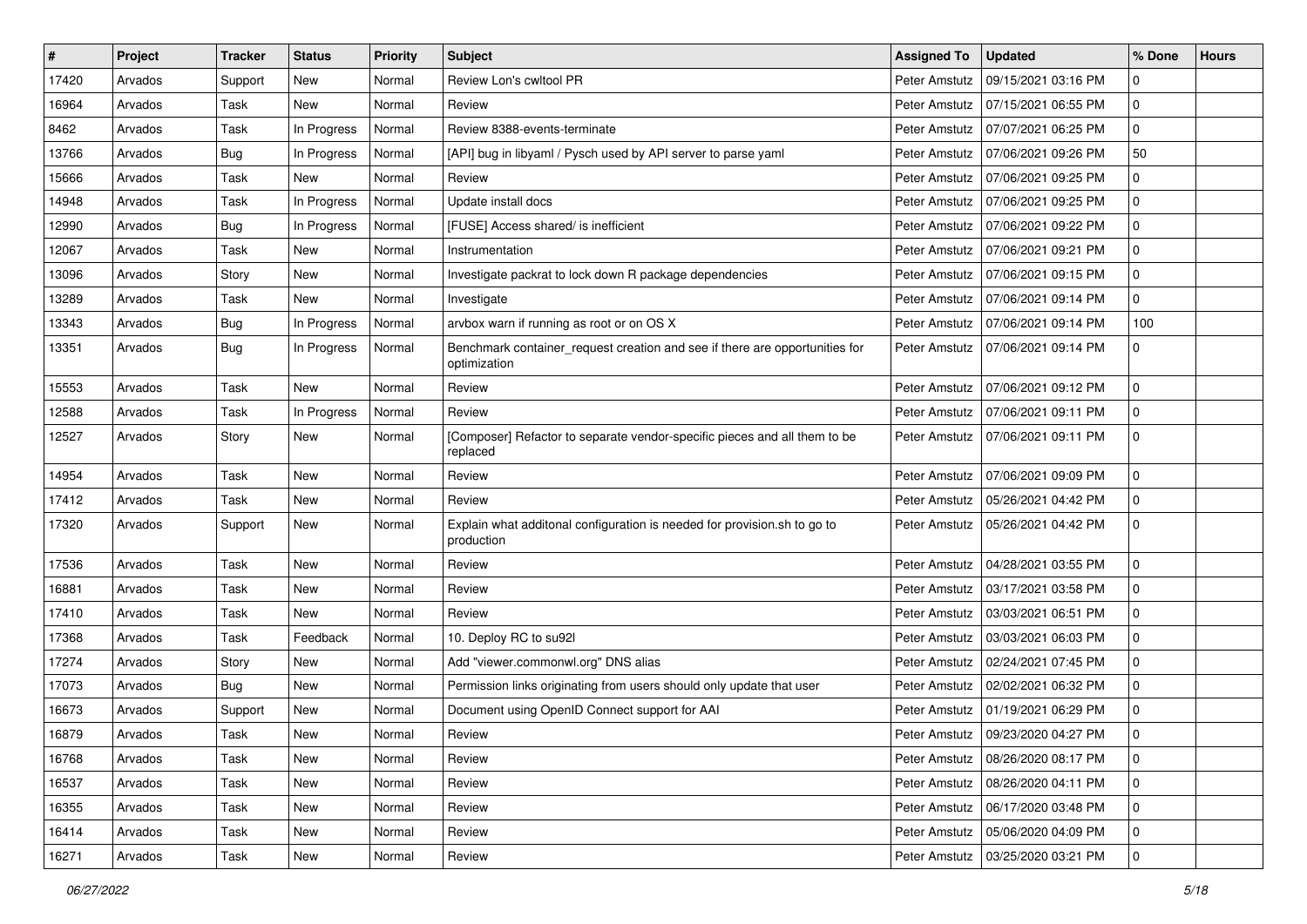| $\vert$ # | Project  | <b>Tracker</b> | <b>Status</b> | <b>Priority</b> | <b>Subject</b>                                                                             | <b>Assigned To</b>  | <b>Updated</b>                      | % Done         | <b>Hours</b> |
|-----------|----------|----------------|---------------|-----------------|--------------------------------------------------------------------------------------------|---------------------|-------------------------------------|----------------|--------------|
| 15753     | Arvados  | Task           | In Progress   | Normal          | Review 15660-aws-spot-doc                                                                  | Peter Amstutz       | 10/29/2019 08:43 PM                 | $\mathbf 0$    |              |
| 15263     | Arvados  | Task           | In Progress   | Normal          | Review 14931-custom-tags                                                                   | Peter Amstutz       | 06/03/2019 03:41 PM                 | 0              |              |
| 14693     | Arvados  | Bug            | In Progress   | Normal          | [arvbox] runsv fatal: unable to lock supervise/lock                                        | Peter Amstutz       | 05/12/2019 09:29 PM                 | $\mathbf 0$    |              |
| 12609     | Arvados  | Task           | New           | Normal          | Diagnose                                                                                   | Peter Amstutz       | 09/12/2018 04:55 PM                 | 0              |              |
| 3257      | Arvados  | Bug            | In Progress   | Normal          | [Workbench] Hard to find user agreement after it has been signed                           | Phil Hodgson        | 08/01/2014 02:56 PM                 | 67             |              |
| 2425      | Tapestry | Task           | <b>New</b>    | Normal          | write functional tests                                                                     | Phil Hodgson        | 06/30/2014 02:27 PM                 | 0              |              |
| 2424      | Tapestry | Task           | <b>New</b>    | Normal          | write unit tests                                                                           | Phil Hodgson        | 06/30/2014 02:27 PM                 | 0              |              |
| 2850      | Tapestry | Story          | <b>New</b>    | Normal          | Comprehensive "Sectioning" of Tapestry                                                     | Phil Hodgson        | 06/20/2014 05:24 PM                 | 33             |              |
| 2552      | Tapestry | Story          | <b>New</b>    | Normal          | Configurable mini-consent form and validations                                             | Phil Hodgson        | 06/10/2014 10:28 AM                 | 0              |              |
| 2984      | Tapestry | Feature        | <b>New</b>    | Normal          | hard-code link to personalgenomes.org/people                                               | Phil Hodgson        | 06/06/2014 09:31 AM                 | 0              |              |
| 2980      | Tapestry | Bug            | <b>New</b>    | Normal          | attempting to authorize a disabled page should not redirect                                | Phil Hodgson        | 06/06/2014 08:49 AM                 | 0              |              |
| 2966      | Tapestry | <b>Task</b>    | <b>New</b>    | Normal          | Consider a section option for Absolute Pitch Survey                                        | Phil Hodgson        | 06/04/2014 12:59 PM                 | 0              |              |
| 2544      | Tapestry | Story          | <b>New</b>    | Normal          | The "site override" feature is tested                                                      | Phil Hodgson        | 04/07/2014 01:02 PM                 | $\mathbf 0$    |              |
| 2427      | Tapestry | Task           | <b>New</b>    | Normal          | write functional tests                                                                     | Phil Hodgson        | 03/24/2014 01:16 PM                 | 0              |              |
| 2426      | Tapestry | Task           | <b>New</b>    | Normal          | write unit tests                                                                           | Phil Hodgson        | 03/24/2014 01:16 PM                 | 0              |              |
| 10740     | Arvados  | Task           | In Progress   | Normal          | Review 10705-state-transition-error                                                        | Radhika<br>Chippada | 07/07/2021 06:21 PM                 | $\mathbf 0$    |              |
| 9044      | Arvados  | Story          | <b>New</b>    | Normal          | [Crunch2] [Workbench] Browse and show tools using the GA4GH tool registry<br>API           | Radhika<br>Chippada | 02/06/2020 06:51 PM                 | $\mathbf 0$    |              |
| 16062     | Arvados  | Support        | <b>New</b>    | Normal          | Record demo videos                                                                         | Sarah Zaranek       | 03/29/2021 02:01 PM                 | $\mathbf 0$    |              |
| 16058     | Arvados  | Support        | In Progress   | Normal          | dev.arvados.org wiki                                                                       | Sarah Zaranek       | 03/17/2021 03:58 PM                 | 0              |              |
| 17168     | Arvados  | Bug            | In Progress   | Normal          | Add some basic documentation about wb2 to user guide                                       |                     | Sarah Zaranek   11/30/2020 09:28 PM | 0              |              |
| 16055     | Arvados  | Support        | New           | Normal          | User guide updated                                                                         |                     | Sarah Zaranek   06/17/2020 04:50 PM | 0              |              |
| 16501     | Arvados  | Task           | Feedback      | Normal          | 9. Run bam-to-vcf pipeline on playground                                                   |                     | Sarah Zaranek   06/10/2020 09:25 PM | $\mathbf 0$    |              |
| 19079     | Arvados  | Feature        | In Progress   | Normal          | Need to be able to open links from advance search in new tab                               |                     | Stephen Smith   06/23/2022 08:12 PM | 0              |              |
| 19187     | Arvados  | Task           | In Progress   | Normal          | Review 19079-dual-mode-nav-links                                                           | Stephen Smith       | 06/23/2022 06:17 PM                 | 0              |              |
| 16073     | Arvados  | Feature        | In Progress   | Normal          | [Process view] Panels for inputs and outputs                                               | Stephen Smith       | 06/22/2022 03:17 PM                 | 0              |              |
| 18979     | Arvados  | Bug            | In Progress   | Normal          | Missing VM login, user names not rendered                                                  | Stephen Smith       | 06/22/2022 03:09 PM                 | 0              |              |
| 19064     | Arvados  | Task           | New           | Normal          | Review                                                                                     |                     | Stephen Smith   06/22/2022 03:00 PM | $\overline{0}$ |              |
| 18968     | Arvados  | Story          | New           | Normal          | Should be able to pick directories within collections                                      | Stephen Smith       | 06/22/2022 02:59 PM                 | 0              |              |
| 16070     | Arvados  | Feature        | New           | Normal          | [Process view] Process command line view mangled with backslash quoting, no<br>line breaks | Stephen Smith       | 06/22/2022 02:59 PM                 | 0              |              |
| 19117     | Arvados  | Task           | New           | Normal          | Review                                                                                     |                     | Stephen Smith   06/22/2022 02:53 PM | 0              |              |
| 19000     | Arvados  | Task           | New           | Normal          | Review                                                                                     | Stephen Smith       | 06/22/2022 01:58 PM                 | 0              |              |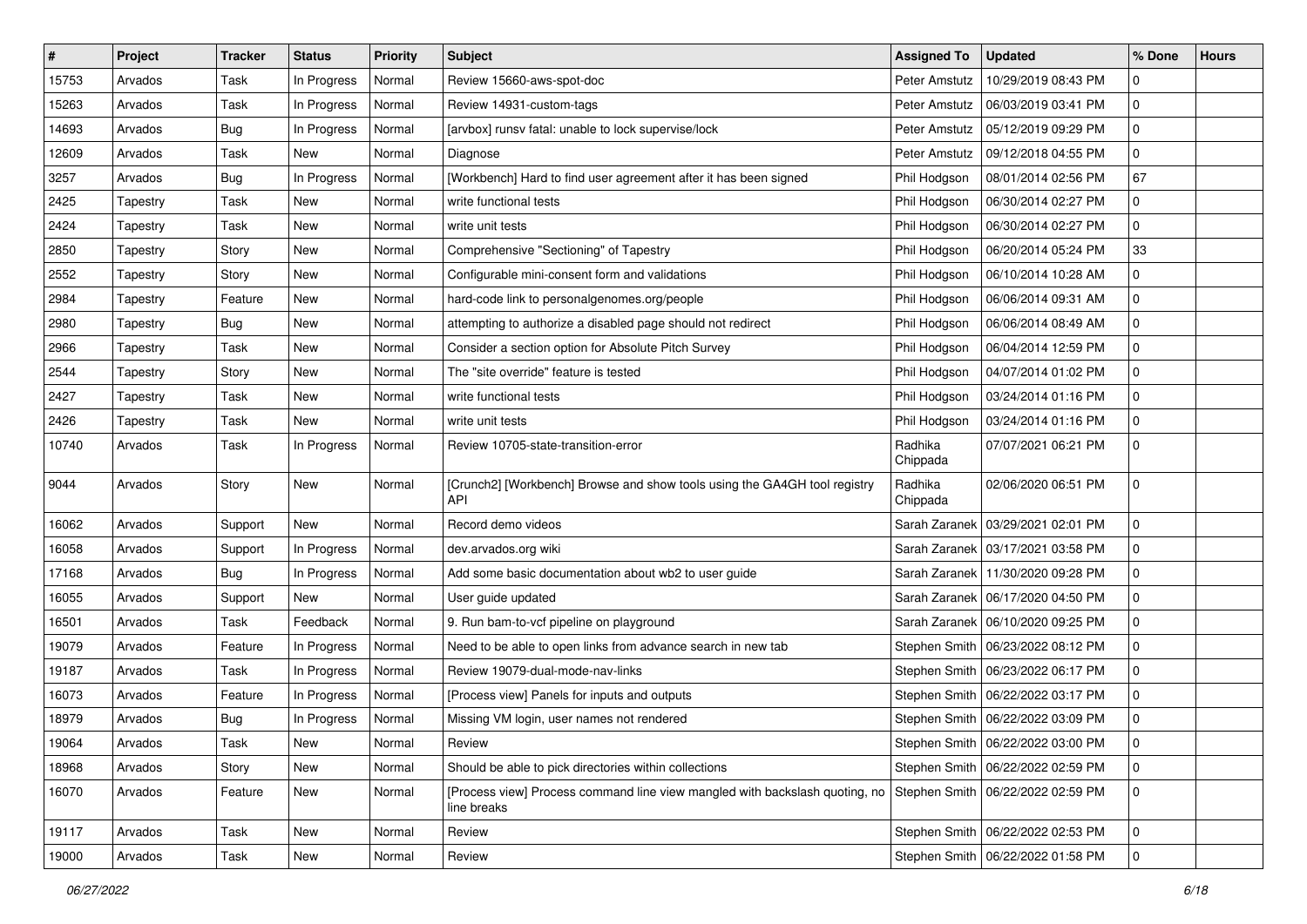| #     | Project | <b>Tracker</b> | <b>Status</b> | <b>Priority</b> | <b>Subject</b>                                                                                                                               | <b>Assigned To</b> | <b>Updated</b>      | % Done      | <b>Hours</b> |
|-------|---------|----------------|---------------|-----------------|----------------------------------------------------------------------------------------------------------------------------------------------|--------------------|---------------------|-------------|--------------|
| 16561 | Arvados | Story          | In Progress   | Normal          | Add "Listen" to Services config                                                                                                              | Tom Clegg          | 06/24/2022 09:01 PM | 0           |              |
| 19166 | Arvados | Feature        | In Progress   | Normal          | Container shell support for SLURM and LSF dispatchers                                                                                        | Tom Clegg          | 06/24/2022 08:27 PM | 0           |              |
| 19088 | Arvados | Feature        | In Progress   | Normal          | Expose properties as S3 tags in keep-web                                                                                                     | Tom Clegg          | 06/24/2022 02:15 PM | 0           |              |
| 19205 | Arvados | Story          | In Progress   | Normal          | In Go services, monitor request times and record when they continue<br>processing after client disconnects, or exceed a maximum request time | Tom Clegg          | 06/23/2022 09:54 PM | 0           |              |
| 19209 | Arvados | Task           | New           | Normal          | Review                                                                                                                                       | Tom Clegg          | 06/22/2022 03:39 PM | 0           |              |
| 19211 | Arvados | Task           | <b>New</b>    | Normal          | Review                                                                                                                                       | Tom Clegg          | 06/22/2022 03:38 PM | 0           |              |
| 19207 | Arvados | Task           | New           | Normal          | Review                                                                                                                                       | Tom Clegg          | 06/22/2022 03:38 PM | 0           |              |
| 16888 | Arvados | <b>Bug</b>     | In Progress   | Normal          | Federate container token cannot access resources on other clusters                                                                           | Tom Clegg          | 06/22/2022 03:25 PM | 0           |              |
| 19081 | Arvados | <b>Bug</b>     | In Progress   | Normal          | Possible bug passing cmd line arguments with spaces to singularity                                                                           | Tom Clegg          | 06/22/2022 03:20 PM | 100         |              |
| 19192 | Arvados | <b>Bug</b>     | In Progress   | Normal          | WebDAVCache not performing as expected for S3 requests                                                                                       | Tom Clegg          | 06/22/2022 03:15 PM | 100         |              |
| 19191 | Arvados | Task           | New           | Normal          | Review                                                                                                                                       | Tom Clegg          | 06/22/2022 02:59 PM | 0           |              |
| 17472 | Arvados | Story          | In Progress   | Normal          | Architecture for displaying container metrics in workbench                                                                                   | Tom Clegg          | 12/16/2021 04:29 PM | 0           |              |
| 17805 | Arvados | Feature        | In Progress   | Normal          | [fuse] access containers and container_requests through by_id directory in<br>sitefs                                                         | Tom Clegg          | 12/08/2021 07:44 PM | 0           |              |
| 17669 | Arvados | Task           | In Progress   | Normal          | Review                                                                                                                                       | Tom Clegg          | 12/07/2021 12:47 AM | 0           |              |
| 18512 | Arvados | Task           | In Progress   | Normal          | Review 18488-nonblocking-advisory-lock                                                                                                       | Tom Clegg          | 12/02/2021 04:59 PM | 0           |              |
| 16552 | Arvados | Story          | New           | Normal          | "arvados-server init" can get TLS certificates from Let's Encrypt                                                                            | Tom Clegg          | 11/05/2021 03:15 PM | 0           |              |
| 18291 | Arvados | Task           | In Progress   | Normal          | Review 18287-external-url-defaults                                                                                                           | Tom Clegg          | 10/22/2021 07:19 PM | 0           |              |
| 17699 | Arvados | Story          | In Progress   | Normal          | Design new keepstore internal architecture that supports efficient streaming &<br>range requests                                             | Tom Clegg          | 09/28/2021 07:41 PM | 0           |              |
| 5938  | Arvados | Task           | New           | Normal          | Handle normal container startup and shutdown races without logging an<br>error/notice or missing the first interval                          | Tom Clegg          | 07/07/2021 06:30 PM | 0           |              |
| 5523  | Arvados | Bug            | New           | Normal          | [Crunch] crunchstat should not report errors during normal timing races                                                                      | Tom Clegg          | 07/07/2021 06:30 PM | 50          |              |
| 5560  | Arvados | <b>Bug</b>     | New           | Normal          | [DRAFT] [API] Good API for accessing the old_ and new_attributes in Logs<br>table properties column                                          | Tom Clegg          | 07/07/2021 06:30 PM | 0           |              |
| 6127  | Arvados | Task           | New           | Normal          | Preserve template goal through login->UA->profile->back-to-work process, and<br>then convert template to instance goal                       | Tom Clegg          | 07/07/2021 06:29 PM | 0           |              |
| 6126  | Arvados | Task           | <b>New</b>    | Normal          | Decide URL and advice for appropriate next step when in "pipeline goal" mode                                                                 | Tom Clegg          | 07/07/2021 06:29 PM | 0           |              |
| 6125  | Arvados | Task           | New           | Normal          | Enter goal mode when hitting Run on a pipeline template                                                                                      | Tom Clegg          | 07/07/2021 06:29 PM | $\mathbf 0$ |              |
| 6124  | Arvados | Task           | New           | Normal          | Add "goal mode" infrastructure                                                                                                               | Tom Clegg          | 07/07/2021 06:29 PM | $\mathbf 0$ |              |
| 8126  | Arvados | Task           | New           | Normal          | Review                                                                                                                                       | Tom Clegg          | 07/07/2021 06:27 PM | $\mathbf 0$ |              |
| 9158  | Arvados | Task           | New           | Normal          | Skip expensive setup/teardown, too                                                                                                           | Tom Clegg          | 07/07/2021 06:25 PM | 0           |              |
| 9103  | Arvados | Task           | In Progress   | Normal          | Skip collection performance tests in Python SDK suite                                                                                        | Tom Clegg          | 07/07/2021 06:25 PM | 0           |              |
| 9017  | Arvados | Feature        | In Progress   | Normal          | [Tests] Make slow tests optional (e.g., run-tests.sh --short)                                                                                | Tom Clegg          | 07/07/2021 06:25 PM | 60          |              |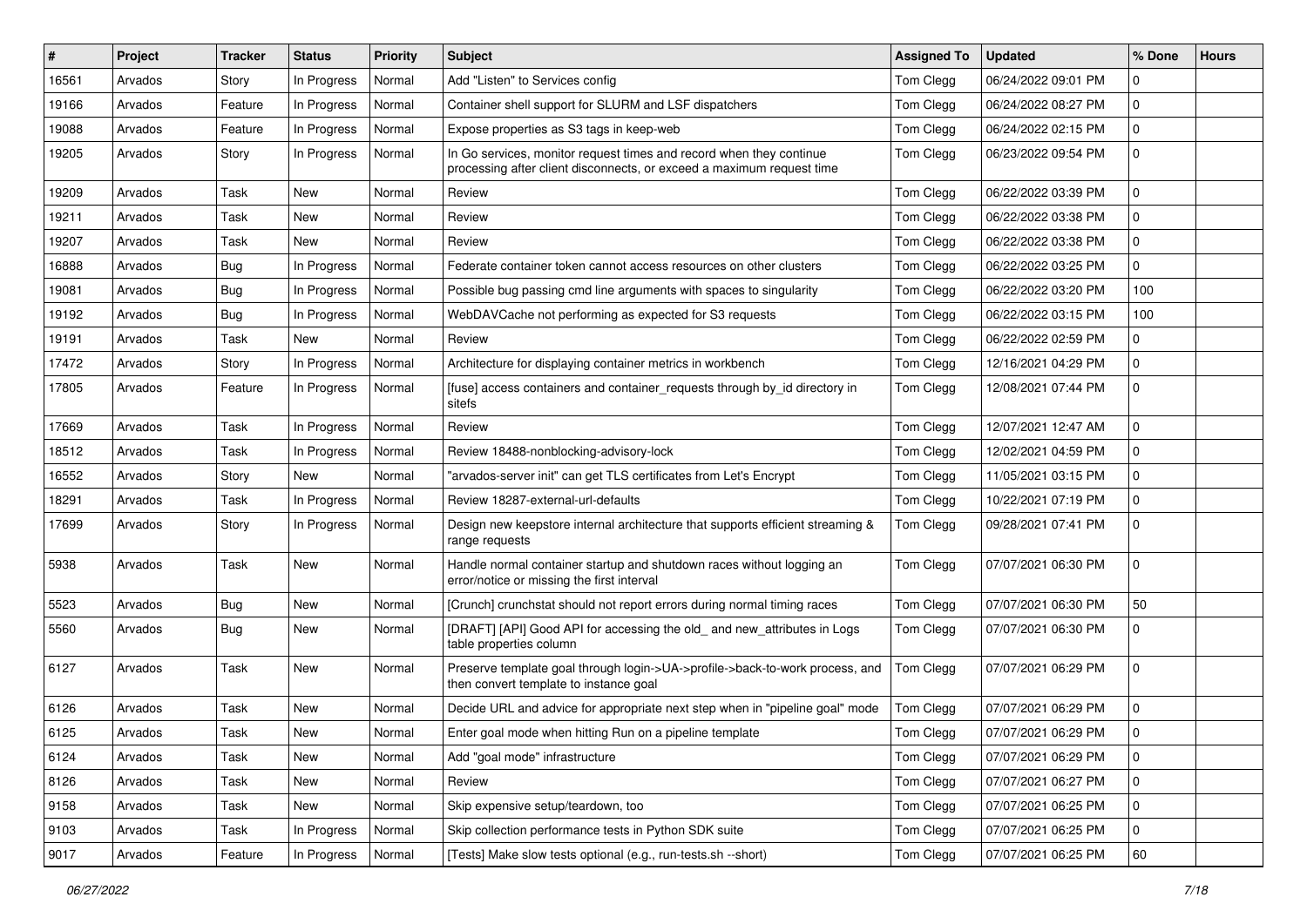| $\#$  | Project      | <b>Tracker</b> | <b>Status</b> | Priority | Subject                                                                                                      | <b>Assigned To</b> | <b>Updated</b>      | % Done      | <b>Hours</b> |
|-------|--------------|----------------|---------------|----------|--------------------------------------------------------------------------------------------------------------|--------------------|---------------------|-------------|--------------|
| 10073 | Arvados      | Task           | New           | Normal   | Transition plan                                                                                              | Tom Clegg          | 07/07/2021 06:23 PM | 0           |              |
| 10046 | Arvados      | Task           | <b>New</b>    | Normal   | rails systemd unit or nginx config                                                                           | Tom Clegg          | 07/07/2021 06:23 PM | 0           |              |
| 5860  | Arvados      | Task           | New           | Normal   | Provide detail about expected information/presentation                                                       | Tom Clegg          | 07/06/2021 09:26 PM | 0           |              |
| 4456  | Arvados      | Feature        | <b>New</b>    | Normal   | [Workbench] Provide more feedback about when a queued job is likely to start.                                | Tom Clegg          | 07/06/2021 09:26 PM | 0           |              |
| 11460 | Arvados      | Bug            | In Progress   | Normal   | [SDK] avoid interfering with socket open/close - use pycurl sockoptfunction<br>instead of opensocketfunction | Tom Clegg          | 07/06/2021 09:23 PM | 0           |              |
| 11679 | Arvados      | Bug            | <b>New</b>    | Normal   | [Workbench] Logs containers with undefined exit code                                                         | Tom Clegg          | 07/06/2021 09:22 PM | 0           |              |
| 11571 | Arvados      | Task           | New           | Normal   | Review                                                                                                       | Tom Clegg          | 07/06/2021 09:17 PM | 0           |              |
| 15505 | Arvados      | Task           | New           | Normal   | Review                                                                                                       | Tom Clegg          | 07/06/2021 09:12 PM | 0           |              |
| 15912 | Arvados      | Task           | New           | Normal   | Review                                                                                                       | Tom Clegg          | 07/06/2021 09:12 PM | 0           |              |
| 17344 | Arvados      | Story          | New           | Normal   | [boot] Make arvados-server-easy package suitable for demo use case                                           | Tom Clegg          | 07/06/2021 09:12 PM | 0           |              |
| 16546 | Arvados      | Task           | <b>New</b>    | Normal   | Review                                                                                                       | Tom Clegg          | 07/06/2021 09:11 PM | 0           |              |
| 11183 | Arvados      | Feature        | In Progress   | Normal   | [Deployment] Use consul to report health of services/components                                              | Tom Clegg          | 07/06/2021 09:11 PM | 0           |              |
| 13388 | Arvados      | Feature        | New           | Normal   | [Epic] Zero-downtime upgrade                                                                                 | Tom Clegg          | 07/06/2021 09:10 PM | 0           |              |
| 17209 | Arvados      | Feature        | In Progress   | Normal   | Controller forwards web requests to crunch worker nodes                                                      | Tom Clegg          | 05/11/2021 07:10 PM | 0           |              |
| 17556 | Arvados      | Task           | In Progress   | Normal   | Review 16997-sort-config-for-diff                                                                            | Tom Clegg          | 04/28/2021 03:32 PM | 0           |              |
| 17185 | Arvados      | Feature        | <b>New</b>    | Normal   | [adc] add broken node metrics                                                                                | Tom Clegg          | 04/28/2021 01:37 PM | 0           |              |
| 16764 | Arvados      | Task           | <b>New</b>    | Normal   | Review                                                                                                       | Tom Clegg          | 01/19/2021 06:29 PM | 0           |              |
| 12308 | Arvados      | Story          | In Progress   | Normal   | [FUSE] Golang-based fuse driver                                                                              | Tom Clegg          | 10/07/2020 02:13 AM | 100         |              |
| 16161 | Arvados      | Feature        | <b>New</b>    | Normal   | easy aggregate metrics with prometheus                                                                       | Tom Clegg          | 09/09/2020 05:33 PM | 0           |              |
| 16322 | Arvados      | Task           | In Progress   | Normal   | Review 16048-reload-config                                                                                   | Tom Clegg          | 04/15/2020 02:23 PM | 0           |              |
| 13355 | Arvados      | Task           | New           | Normal   | Review                                                                                                       | Tom Clegg          | 02/12/2020 04:31 PM | 0           |              |
| 9541  | Arvados      | Feature        | In Progress   | Normal   | [Keep] Handle HEAD requests without allocating a data buffer                                                 | Tom Clegg          | 01/29/2020 03:10 PM | 0           |              |
| 15459 | Arvados      | Task           | In Progress   | Normal   | Review 15003-real-configs-flagged-unknown                                                                    | Tom Clegg          | 07/10/2019 08:56 PM | 0           |              |
| 5454  | Arvados      | Task           | New           | Normal   | Prototype keep-to-s3 gateway                                                                                 | Tom Clegg          | 02/13/2019 06:04 PM | 0           |              |
| 4611  | Arvados      | Task           | New           | Normal   | Update doc to match current plans                                                                            | Tom Clegg          | 03/09/2017 09:54 PM | 0           |              |
| 3192  | Arvados      | Task           | New           | Normal   | Clarify requirements/implementation                                                                          | Tom Clegg          | 03/09/2017 09:35 PM | 0           |              |
| 5862  | Arvados      | Task           | New           | Normal   | Fill in component params from pipeline params in a-r-p-i                                                     | Tom Clegg          | 02/14/2017 08:00 PM | 0           |              |
| 5861  | Arvados      | Task           | New           | Normal   | Allow editing pipeline parameters in workbench                                                               | Tom Clegg          | 02/14/2017 08:00 PM | $\mathbf 0$ |              |
| 5853  | Arvados      | Task           | New           | Normal   | Document pipeline parameters API                                                                             | Tom Clegg          | 02/14/2017 08:00 PM | 0           |              |
| 3189  | Arvados      | Task           | New           | Normal   | [Blocker] Clarify design/requirements                                                                        | Tom Clegg          | 10/03/2014 04:52 PM | 0           |              |
| 3304  | Arvados      | Story          | New           | Normal   | [Workbench] Add checkboxes to multi-type chooser modal to filter by object<br>type                           | Tom Clegg          | 08/27/2014 07:05 AM | 0           |              |
| 1490  | GET-Evidence | Support        | New           | Normal   | GeneTests                                                                                                    | Tom Clegg          | 08/27/2013 01:29 AM | $\mathbf 0$ |              |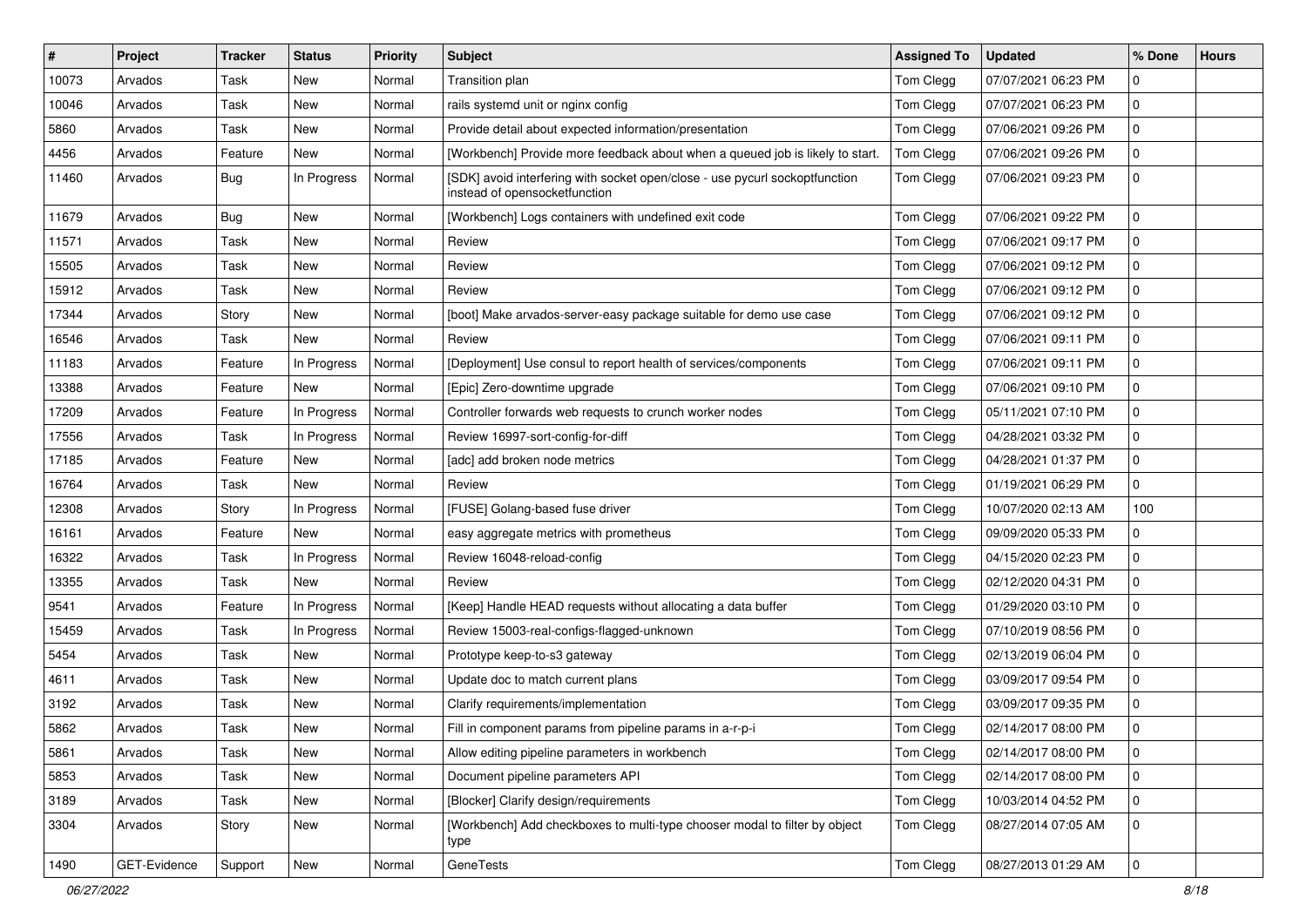| $\pmb{\#}$ | Project             | <b>Tracker</b> | <b>Status</b> | <b>Priority</b> | <b>Subject</b>                                                                             | <b>Assigned To</b> | <b>Updated</b>      | % Done      | <b>Hours</b> |
|------------|---------------------|----------------|---------------|-----------------|--------------------------------------------------------------------------------------------|--------------------|---------------------|-------------|--------------|
| 500        | <b>GET-Evidence</b> | Bug            | New           | Normal          | Trait-o-matic GET-E importer "AttributeError: 'tuple' object has no attribute<br>'remove'" | Tom Clegg          | 11/07/2012 10:46 AM | 0           |              |
| 1104       | GET-Evidence        | Bug            | New           | Normal          | Division by zero warning when computing progress percentage                                | Tom Clegg          | 08/18/2012 06:45 PM | 0           |              |
| 925        | GET-Evidence        | Feature        | In Progress   | Normal          | Add EVS frequency data                                                                     | Tom Clegg          | 05/16/2012 03:30 PM | 0           |              |
| 490        | <b>GET-Evidence</b> | Feature        | In Progress   | Normal          | Classify web-hits as relevant/not-relevant                                                 | Tom Clegg          | 09/01/2011 07:16 PM | 80          |              |
| 426        | GET-Evidence        | Feature        | In Progress   | Normal          | Use compute cloud for back-end processing                                                  | Tom Clegg          | 04/08/2011 03:06 AM | 0           |              |
| 494        | <b>GET-Evidence</b> | Bug            | New           | Normal          | Warning about automatic logout                                                             | Tom Clegg          | 02/16/2011 02:58 PM | 0           |              |
| 479        | <b>GET-Evidence</b> | Bug            | <b>New</b>    | Normal          | NSF-Lys702Asn shows wrong hapmap frequency                                                 | Tom Clegg          | 02/16/2011 02:57 PM | 0           |              |
| 481        | GET-Evidence        | Feature        | New           | Normal          | Test Internet Explorer, possibly use Chrome Frame to make editing features<br>work in IE   | Tom Clegg          | 02/16/2011 02:57 PM | 0           |              |
| 482        | GET-Evidence        | Feature        | <b>New</b>    | Normal          | add "affects self (hom or dominant)" checkbox (vs "affects offspring") on result<br>page   | Tom Clegg          | 02/16/2011 02:57 PM | 0           |              |
| 483        | GET-Evidence        | Feature        | <b>New</b>    | Normal          | Handle/prevent edit conflicts more effectively                                             | Tom Clegg          | 02/16/2011 02:56 PM | 0           |              |
| 484        | GET-Evidence        | Feature        | New           | Normal          | Figure out better solution to HNF1A-Ser574Gly (genomes) vs.<br>HNF1A-Gly574Ser (omim)      | Tom Clegg          | 02/16/2011 02:56 PM | 0           |              |
| 486        | GET-Evidence        | Feature        | <b>New</b>    | Normal          | support publications without PMIDs (other namespaces? original contributions?<br>OWW?)     | Tom Clegg          | 02/16/2011 02:56 PM | 0           |              |
| 488        | <b>GET-Evidence</b> | Feature        | <b>New</b>    | Normal          | Allow non-nsSNP variants                                                                   | Tom Clegg          | 02/16/2011 02:56 PM | 0           |              |
| 498        | GET-Evidence        | Feature        | <b>New</b>    | Normal          | Show nucleotide positions for all dbSNP-keyed variants                                     | Tom Clegg          | 02/16/2011 02:56 PM | 0           |              |
| 499        | GET-Evidence        | Feature        | <b>New</b>    | Normal          | Merge rsids and AA-variant pages                                                           | Tom Clegg          | 02/16/2011 02:55 PM | 0           |              |
| 501        | GET-Evidence        | Feature        | <b>New</b>    | Normal          | GWAS - mark existing "not reviewed" variants as "pathogenic"                               | Tom Clegg          | 02/16/2011 02:55 PM | 0           |              |
| 502        | GET-Evidence        | Feature        | New           | Normal          | Update PGP2,3,5,7,8,10 on snp.med and evidence.PG                                          | Tom Clegg          | 02/16/2011 02:55 PM | 0           |              |
| 507        | GET-Evidence        | Feature        | New           | Normal          | Report of insufficiently evaluated variants meeting autoscore thresholds                   | Tom Clegg          | 02/16/2011 02:54 PM | 0           |              |
| 509        | <b>GET-Evidence</b> | Bug            | <b>New</b>    | Normal          | Clean up runt variants imported by PharmGKB                                                | Tom Clegg          | 02/16/2011 02:54 PM | 0           |              |
| 518        | <b>GET-Evidence</b> | Bug            | New           | Normal          | Handle "data set is no longer public" during import_genomes                                | Tom Clegg          | 02/16/2011 02:54 PM | 0           |              |
| 519        | GET-Evidence        | Feature        | <b>New</b>    | Normal          | Use "BED" / "BED Detail" format instead of GFF                                             | Tom Clegg          | 02/16/2011 02:53 PM | 0           |              |
| 506        | <b>GET-Evidence</b> | Bug            | New           | Normal          | Standardize gene names (correctly)                                                         | Tom Clegg          | 02/16/2011 02:45 PM | 0           |              |
| 485        | GET-Evidence        | Feature        | <b>New</b>    | Normal          | Don't let users add variant pages for genes that aren't in knownGene                       | Tom Clegg          | 02/16/2011 02:32 PM | 0           |              |
| 497        | GET-Evidence        | Feature        | <b>New</b>    | Low             | Import and process raw reads for YRI trio data                                             | Tom Clegg          | 02/16/2011 02:28 PM | 0           |              |
| 496        | GET-Evidence        | Feature        | New           | Low             | Import and process raw reads for Jay Flatley genome                                        | Tom Clegg          | 02/16/2011 02:28 PM | 0           |              |
| 476        | GET-Evidence        | Feature        | New           | Low             | allow "lab members" group to upload/view publication PDFs                                  | Tom Clegg          | 02/16/2011 02:22 PM | $\mathbf 0$ |              |
| 517        | GET-Evidence        | Feature        | New           | Normal          | Genome links should indicate which data set(s) actually support the variant call           | Tom Clegg          | 02/15/2011 03:17 PM | 0           |              |
| 515        | GET-Evidence        | Bug            | New           | Normal          | 'Undefined' notices                                                                        | Tom Clegg          | 02/15/2011 03:17 PM | 0           |              |
| 514        | GET-Evidence        | Bug            | New           | Normal          | ereg Deprecated in PHP 5.3.0                                                               | Tom Clegg          | 02/15/2011 03:17 PM | 0           |              |
| 504        | GET-Evidence        | Bug            | New           | Low             | Import aachanges containing periods (eg. HGC6.3-N156S)                                     | Tom Clegg          | 02/15/2011 03:17 PM | 0           |              |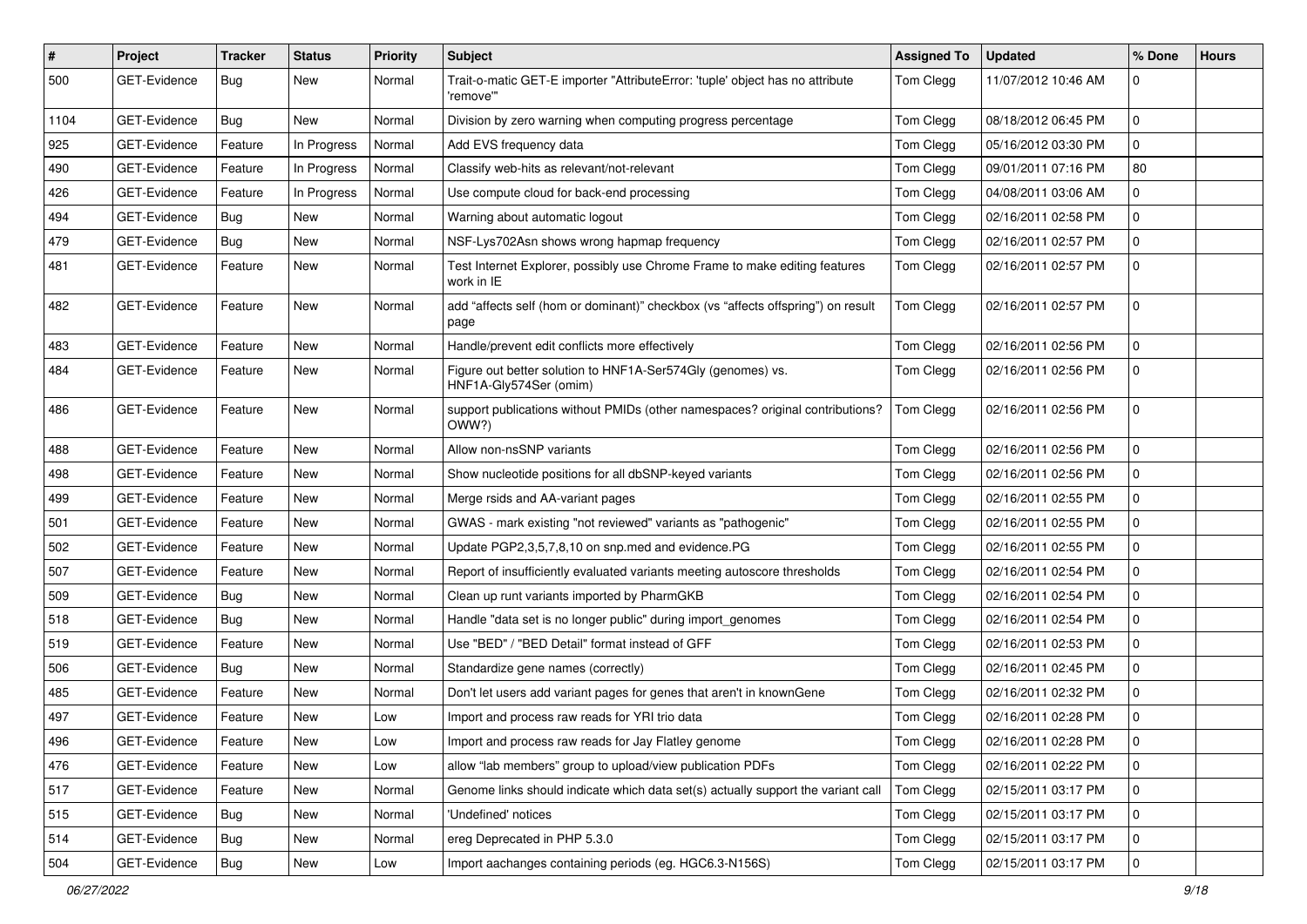| $\sharp$ | Project             | <b>Tracker</b> | <b>Status</b> | Priority | <b>Subject</b>                                                                                                                       | <b>Assigned To</b> | <b>Updated</b>      | % Done      | <b>Hours</b> |
|----------|---------------------|----------------|---------------|----------|--------------------------------------------------------------------------------------------------------------------------------------|--------------------|---------------------|-------------|--------------|
| 503      | <b>GET-Evidence</b> | Bug            | New           | Normal   | Import aachanges starting with termination (eg. METTL8-X379R)                                                                        | Tom Clegg          | 02/15/2011 03:17 PM | 0           |              |
| 495      | <b>GET-Evidence</b> | <b>Bug</b>     | New           | Normal   | Allele frequency missing for rs41281314                                                                                              | Tom Clegg          | 02/15/2011 03:17 PM | 0           |              |
| 493      | GET-Evidence        | Feature        | New           | Normal   | Variant and Gene Removal                                                                                                             | Tom Clegg          | 02/15/2011 03:17 PM | 0           |              |
| 478      | GET-Evidence        | Bug            | New           | Normal   | Keep "overall odds ratio" updated when editing individual sets of OR figures                                                         | Tom Clegg          | 02/15/2011 03:17 PM | 0           |              |
| 451      | longupload          | Bug            | <b>New</b>    | Normal   | handle xmlhttprequest timeouts gracefully                                                                                            | Tom Clegg          | 01/13/2011 07:04 PM | 0           |              |
| 8707     | Tapestry            | Feature        | In Progress   | Normal   | Arvados job: download data from remote site into Keep                                                                                | Tom Clegg          | 05/06/2019 05:04 PM | 100         |              |
| 8689     | Tapestry            | Feature        | In Progress   | Normal   | Trigger an arvados job to retrieve the data and import it into Keep                                                                  | Tom Clegg          | 04/21/2016 02:21 PM | 88          |              |
| 9026     | Tapestry            | Task           | New           | Normal   | Retrieve coverage metadata from get-evidence jobs                                                                                    | Tom Clegg          | 04/20/2016 08:19 PM | 0           |              |
| 8697     | Tapestry            | Feature        | In Progress   | Normal   | Check for finished download/processing jobs                                                                                          | Tom Clegg          | 03/24/2016 06:48 PM | 0           |              |
| 8796     | Tapestry            | Task           | New           | Normal   | Poll arvados for finished pipelines, resolve/reject relevant ArvadosJob                                                              | Tom Clegg          | 03/24/2016 06:48 PM | 0           |              |
| 8794     | Tapestry            | Task           | New           | Normal   | Notify user that transfer has been initiated                                                                                         | Tom Clegg          | 03/24/2016 06:47 PM | 0           |              |
| 6924     | Tapestry            | <b>Bug</b>     | In Progress   | Normal   | Google survey participation link should work for newly created surveys, too                                                          | Tom Clegg          | 08/06/2015 07:04 PM | 0           |              |
| 6915     | Tapestry            | Task           | New           | Normal   | review 6914-prepopulate-twin-recontact-fields-when-reconsenting                                                                      | Tom Clegg          | 08/05/2015 09:38 PM | 0           |              |
| 1471     | Tapestry            | <b>Bug</b>     | New           | Normal   | Researcher > Kits table content loads very slowly                                                                                    | Tom Clegg          | 10/28/2013 04:46 PM | 0           |              |
| 3976     | Arvados             | <b>Bug</b>     | New           | Normal   | [API] Non-admin users should see all nodes with crunch worker state<br>busy/idle, regardless of ping age.                            | Tom Morris         | 07/07/2021 06:36 PM | 0           |              |
| 5415     | Arvados             | Feature        | New           | Normal   | [Workbench] Improve presentation of anonymously-viewed collections (via both<br>"sharing link" and regular copy-and-pasted Location) | <b>Tom Morris</b>  | 07/07/2021 06:30 PM | 0           |              |
| 5713     | Arvados             | <b>Bug</b>     | New           | Normal   | [FUSE] File access sometimes takes too long on su921                                                                                 | <b>Tom Morris</b>  | 07/07/2021 06:30 PM | 0           |              |
| 6130     | Arvados             | Bug            | New           | Normal   | [Workbench] Support searching collections by their collection name                                                                   | <b>Tom Morris</b>  | 07/07/2021 06:29 PM | 0           |              |
| 9584     | Arvados             | Story          | New           | Normal   | [FUSE] Don't display expiring collections in regular collection listings                                                             | <b>Tom Morris</b>  | 07/07/2021 06:23 PM | 0           |              |
| 9590     | Arvados             | Story          | New           | Normal   | [FUSE] Trash directory to list, inspect, and un-trash trashed collections                                                            | <b>Tom Morris</b>  | 07/07/2021 06:23 PM | 0           |              |
| 9591     | Arvados             | Story          | New           | Normal   | [FUSE] Undelete collections by moving them out of the TrashDirectory                                                                 | <b>Tom Morris</b>  | 07/07/2021 06:23 PM | 0           |              |
| 9592     | Arvados             | Story          | New           | Normal   | [FUSE] rmdir on CollectionDirectory sets expires at                                                                                  | <b>Tom Morris</b>  | 07/07/2021 06:23 PM | 0           |              |
| 9802     | Arvados             | Feature        | New           | Normal   | [Workbench UI] Pipeline instances should have a link to view the CWL file<br>used.                                                   | <b>Tom Morris</b>  | 07/07/2021 06:23 PM | 0           |              |
| 9937     | Arvados             | Story          | New           | Normal   | [Workbench] file upload should provide progress bar for overall upload, not just<br>individual files                                 | <b>Tom Morris</b>  | 07/07/2021 06:23 PM | 0           |              |
| 9964     | Arvados             | Bug            | New           | Normal   | [CWL][Crunch2][Crunch] crunchrunner should use CWL globs to output data to<br>keep                                                   | <b>Tom Morris</b>  | 07/07/2021 06:23 PM | 0           |              |
| 9965     | Arvados             | <b>Bug</b>     | <b>New</b>    | Normal   | [CWL][Crunch][Crunch2] crunchrunner should ignore hidden directories when<br>uploading to keep                                       | <b>Tom Morris</b>  | 07/07/2021 06:23 PM | $\mathbf 0$ |              |
| 9967     | Arvados             | Bug            | New           | Normal   | [keep-balance] Do not delete blocks referenced by collections with<br>replication_desired=0                                          | <b>Tom Morris</b>  | 07/07/2021 06:23 PM | 0           |              |
| 10354    | Arvados             | Story          | New           | Normal   | Add varchar_pattern_ops to all relevant PostgreSQL UUID indexes                                                                      | Tom Morris         | 07/07/2021 06:22 PM | 0           |              |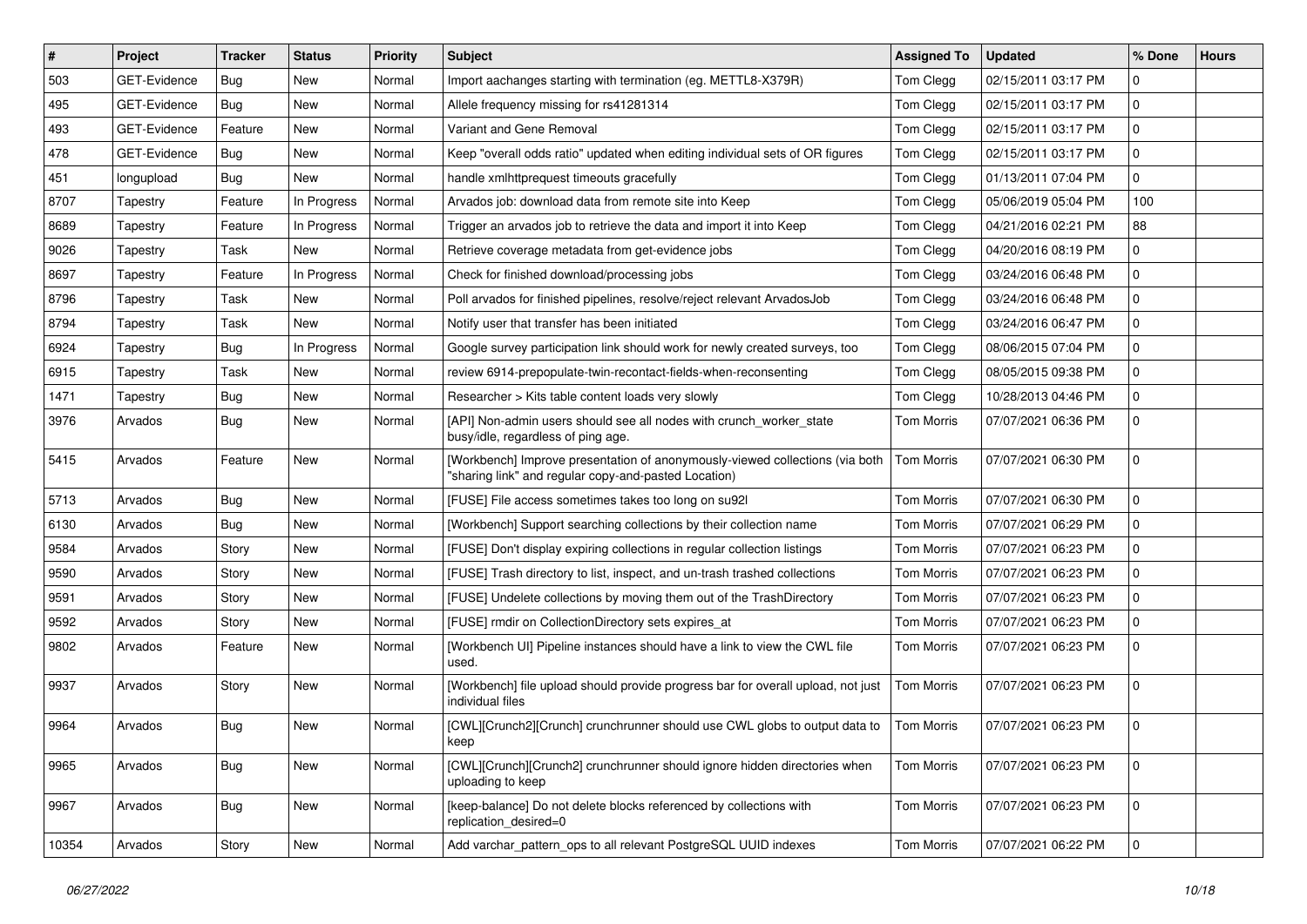| #     | Project                | <b>Tracker</b> | <b>Status</b> | <b>Priority</b> | Subject                                                                             | <b>Assigned To</b> | <b>Updated</b>      | % Done      | <b>Hours</b> |
|-------|------------------------|----------------|---------------|-----------------|-------------------------------------------------------------------------------------|--------------------|---------------------|-------------|--------------|
| 10830 | Arvados                | Feature        | New           | Normal          | [Workbench] Support array type input parameters to Workflows                        | <b>Tom Morris</b>  | 07/07/2021 06:21 PM | 0           |              |
| 9441  | Arvados                | Story          | New           | Normal          | [Workbench] Improve user page group memberships management [to be<br>groomed]       | Tom Morris         | 07/06/2021 09:22 PM | $\mathbf 0$ |              |
| 15811 | Arvados                | Task           | In Progress   | Normal          | Review 15573-deprecate-atat-filter                                                  | <b>Tom Morris</b>  | 11/20/2019 06:17 PM | $\mathbf 0$ |              |
| 14214 | Arvados<br>Workbench 2 | Story          | In Progress   | Normal          | [Workbench] Show expand icons only for expandable tree nodes                        | <b>Tom Morris</b>  | 12/31/2019 03:19 PM | $\mathbf 0$ |              |
| 17846 | Arvados                | Bug            | New           | Normal          | [tutorial] inconsistencies/roadbumps                                                | Ward<br>Vandewege  | 06/22/2022 02:56 PM | $\mathbf 0$ |              |
| 17876 | Arvados                | Task           | New           | Normal          | Review                                                                              | Ward<br>Vandewege  | 06/22/2022 02:56 PM | $\mathbf 0$ |              |
| 18668 | Arvados                | Feature        | In Progress   | Normal          | [deduplication report] add project support                                          | Ward<br>Vandewege  | 01/24/2022 04:50 PM | $\mathbf 0$ |              |
| 18616 | Arvados                | Task           | New           | Normal          | Review                                                                              | Ward<br>Vandewege  | 01/19/2022 04:23 PM | $\mathbf 0$ |              |
| 18609 | Arvados                | Task           | New           | Normal          | Review                                                                              | Ward<br>Vandewege  | 01/18/2022 08:55 PM | $\mathbf 0$ |              |
| 18234 | Arvados                | Task           | <b>New</b>    | Normal          | Review                                                                              | Ward<br>Vandewege  | 11/10/2021 04:14 PM | $\mathbf 0$ |              |
| 18235 | Arvados                | Task           | New           | Normal          | Review                                                                              | Ward<br>Vandewege  | 11/10/2021 04:05 PM | $\mathbf 0$ |              |
| 18278 | Arvados                | Bug            | New           | Normal          | [k8s] start using an ingress                                                        | Ward<br>Vandewege  | 11/09/2021 07:56 PM | 0           |              |
| 17991 | Arvados                | Task           | In Progress   | Normal          | Review #17990 arvados-formula:commit:1ad296f, branch<br>17990-add-rvm-to-ubuntu1804 | Ward<br>Vandewege  | 08/09/2021 12:14 PM | $\mathbf 0$ |              |
| 13484 | Arvados                | Story          | New           | Normal          | Support multiple load-balanced API server nodes                                     | Ward<br>Vandewege  | 07/06/2021 09:25 PM | $\mathbf 0$ |              |
| 17660 | Arvados                | Task           | In Progress   | Normal          | Review 17209-http-forward                                                           | Ward<br>Vandewege  | 05/11/2021 07:10 PM | $\mathbf 0$ |              |
| 17502 | Arvados                | Task           | In Progress   | Normal          | need help finding docker contain to run correct java version for PharmCAT           | Ward<br>Vandewege  | 04/02/2021 01:51 PM | $\mathbf 0$ |              |
| 17313 | Arvados                | Feature        | <b>New</b>    | Normal          | [Documentation] improve federation documentation                                    | Ward<br>Vandewege  | 03/17/2021 03:55 PM | $\mathbf 0$ |              |
| 17283 | Arvados                | Task           | <b>New</b>    | Normal          | Review                                                                              | Ward<br>Vandewege  | 03/04/2021 08:13 PM | 0           |              |
| 17277 | Arvados                | Task           | New           | Normal          | Make sure machine is configured to respond for that virtual host                    | Ward<br>Vandewege  | 02/24/2021 07:45 PM | $\mathbf 0$ |              |
| 16832 | Arvados                | <b>Bug</b>     | New           | Normal          | replace linkchecker in our build environment                                        | Ward<br>Vandewege  | 11/04/2020 05:23 PM | $\mathbf 0$ |              |
| 16607 | Arvados                | Task           | New           | Normal          | Review                                                                              | Ward<br>Vandewege  | 10/14/2020 07:52 PM | $\mathbf 0$ |              |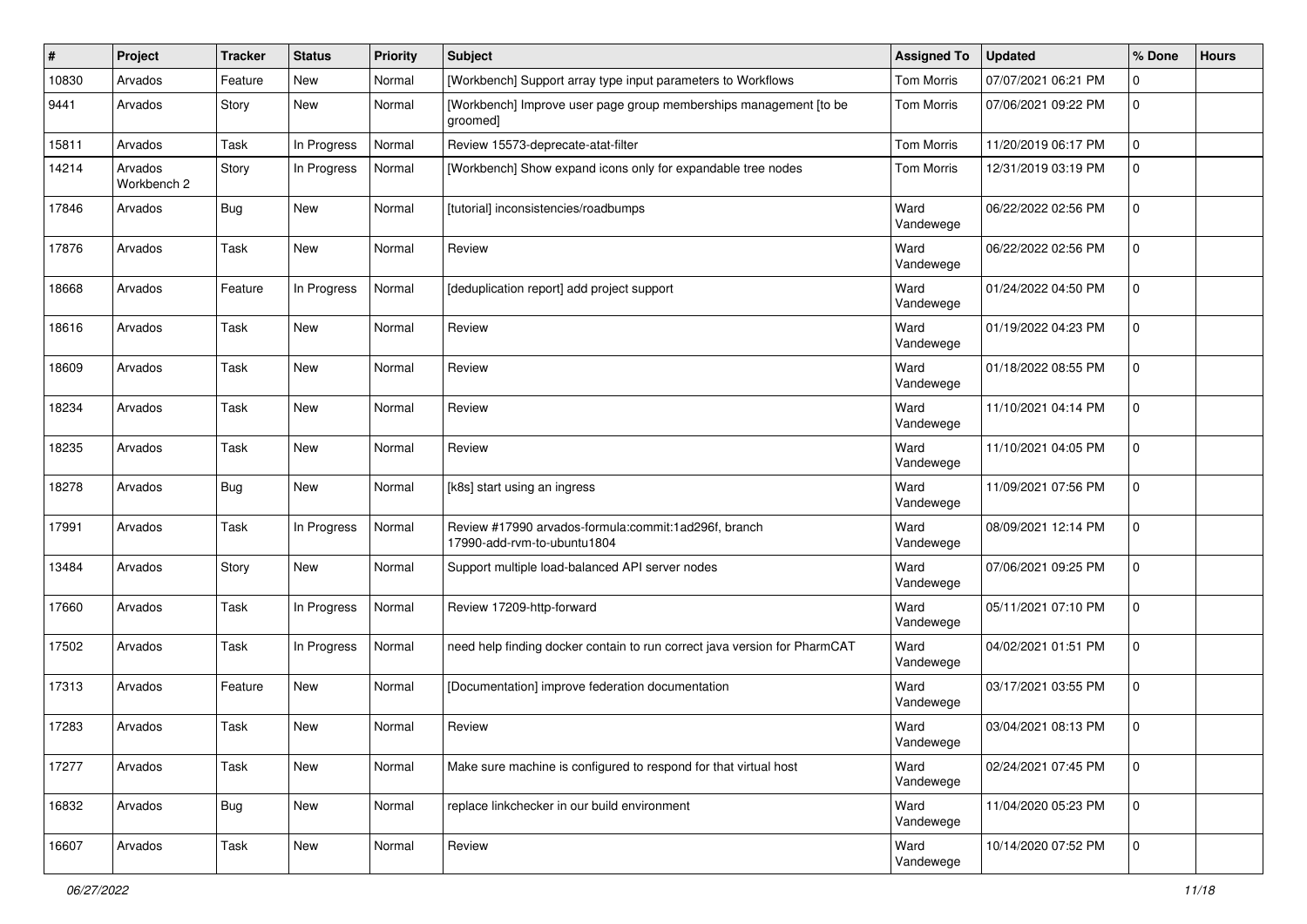| #     | Project      | <b>Tracker</b> | <b>Status</b> | <b>Priority</b> | Subject                                                                                                                     | <b>Assigned To</b> | <b>Updated</b>      | % Done      | <b>Hours</b> |
|-------|--------------|----------------|---------------|-----------------|-----------------------------------------------------------------------------------------------------------------------------|--------------------|---------------------|-------------|--------------|
| 16389 | Arvados      | Feature        | In Progress   | Normal          | [k8s] add support for Amazon EKS                                                                                            | Ward<br>Vandewege  | 10/14/2020 04:47 PM | 0           |              |
| 6072  | GET-Evidence | Task           | <b>New</b>    | Normal          | Setup OAuth2 credentials with Google                                                                                        | Ward<br>Vandewege  | 05/19/2015 03:06 PM | 0           |              |
| 1380  | GET-Evidence | Bug            | <b>New</b>    | Normal          | slowness when accessing /genomes as admin user                                                                              | Ward<br>Vandewege  | 02/04/2013 02:36 PM | 0           |              |
| 1209  | GET-Evidence | Bug            | New           | Normal          | slowness accessing http://evidence.personalgenomes.org/hu43860C                                                             | Ward<br>Vandewege  | 11/07/2012 10:56 AM | $\mathbf 0$ |              |
| 6925  | Tapestry     | Task           | New           | Normal          | Review 6924-survey-field-id                                                                                                 | Ward<br>Vandewege  | 08/06/2015 05:26 PM | 0           |              |
| 5229  | Tapestry     | Task           | New           | Normal          | Review 4766                                                                                                                 | Ward<br>Vandewege  | 02/19/2015 08:35 PM | 0           |              |
| 3225  | Tapestry     | Task           | New           | Normal          | Review 2930                                                                                                                 | Ward<br>Vandewege  | 07/10/2014 08:39 PM | 0           |              |
| 1615  | Tapestry     | <b>Bug</b>     | New           | Normal          | People who are not enrolled should not be able to use the 'withdraw' function                                               | Ward<br>Vandewege  | 03/20/2014 11:51 PM | 0           |              |
| 2231  | Tapestry     | Feature        | New           | Normal          | add flag to choose locale                                                                                                   | Ward<br>Vandewege  | 02/26/2014 12:34 PM | 0           |              |
| 1836  | Tapestry     | Bug            | New           | Normal          | when Tapestry fails to send e-mail, user should not be presented with an "sorry<br>something went wrong" message            | Ward<br>Vandewege  | 01/05/2014 09:35 AM | 0           |              |
| 1632  | Tapestry     | Feature        | New           | Normal          | detect missing configuration variables on startup                                                                           | Ward<br>Vandewege  | 11/20/2013 12:19 PM | 0           |              |
| 1520  | Tapestry     | Bug            | New           | Normal          | auto-enrollment feature should be configurable                                                                              | Ward<br>Vandewege  | 09/20/2013 01:33 PM | 0           |              |
| 19216 | Arvados      | Bug            | New           | Normal          | Controller not logging to journalctl?                                                                                       |                    | 06/25/2022 09:00 PM | 0           |              |
| 19215 | Arvados      | <b>Bug</b>     | New           | Normal          | installer experience                                                                                                        |                    | 06/25/2022 12:35 AM | 0           |              |
| 19214 | Arvados      | Bug            | In Progress   | Normal          | Mention updating /etc/hosts                                                                                                 |                    | 06/24/2022 05:56 PM | 0           |              |
| 19213 | Arvados      | Support        | New           | Normal          | Support Ubuntu 22.04 LTS                                                                                                    |                    | 06/23/2022 07:56 PM | 0           |              |
| 18775 | Arvados      | Feature        | <b>New</b>    | Normal          | Search in picker dialogue for selecting Projects/Files/Directories                                                          |                    | 06/22/2022 03:37 PM | 0           |              |
| 18944 | Arvados      | Feature        | New           | Normal          | [controller] should log the user uuid used for the request                                                                  |                    | 06/22/2022 03:32 PM | 0           |              |
| 18897 | Arvados      | Feature        | New           | Normal          | [go services] should log the uuid of the token used for each request (and if<br>available, the uuid of the associated user) |                    | 06/22/2022 03:32 PM | 0           |              |
| 17807 | Arvados      | Feature        | New           | Normal          | keep-web supports login flow                                                                                                |                    | 06/22/2022 03:32 PM | l 0         |              |
| 19044 | Arvados      | Task           | In Progress   | Normal          | 27. Add the release to zenodo.org                                                                                           |                    | 06/22/2022 03:00 PM | 0           |              |
| 19038 | Arvados      | Task           | In Progress   | Normal          | 21. Publish arvados/arvbox-demo image                                                                                       |                    | 06/22/2022 03:00 PM | 0           |              |
| 18964 | Arvados      | Bug            | New           | Normal          | Write better prefetch tests                                                                                                 |                    | 06/22/2022 02:56 PM | 0           |              |
| 18762 | Arvados      | <b>Bug</b>     | New           | Normal          | rails background tasks scaling issues                                                                                       |                    | 06/22/2022 02:56 PM | 0           |              |
| 18936 | Arvados      | <b>Bug</b>     | New           | Normal          | [api] [controller] remove reader_token support                                                                              |                    | 06/22/2022 02:56 PM | 0           |              |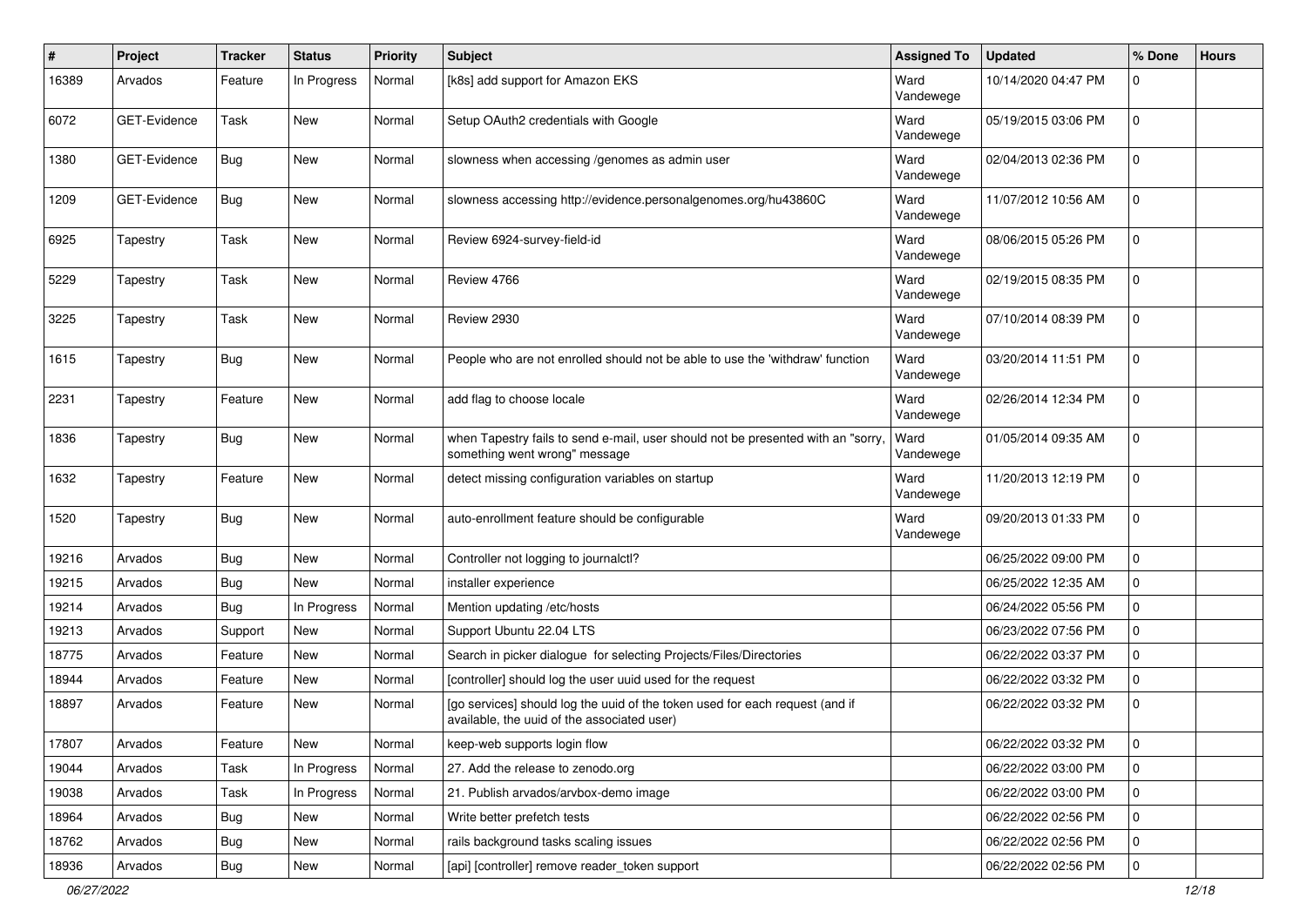| $\vert$ # | Project | <b>Tracker</b> | <b>Status</b> | Priority | Subject                                                                                               | <b>Assigned To</b> | <b>Updated</b>      | % Done       | <b>Hours</b> |
|-----------|---------|----------------|---------------|----------|-------------------------------------------------------------------------------------------------------|--------------------|---------------------|--------------|--------------|
| 17845     | Arvados | Bug            | New           | Normal   | [tutorial] reuse is not working                                                                       |                    | 06/22/2022 02:56 PM | 0            |              |
| 18996     | Arvados | Bug            | New           | Normal   | Container request's expires_at field                                                                  |                    | 06/22/2022 02:55 PM | 0            |              |
| 13144     | Arvados | Bug            | New           | Normal   | [SDKs] Wean all components off old arvadosclient and keepclient libraries                             |                    | 06/22/2022 02:55 PM | 0            |              |
| 18863     | Arvados | Feature        | <b>New</b>    | Normal   | [controller] add background job to clean up old container log records                                 |                    | 06/22/2022 02:55 PM | 0            |              |
| 19080     | Arvados | Feature        | New           | Normal   | Offer to un-trash items, instead of "not found" dialog                                                |                    | 06/22/2022 02:55 PM | 0            |              |
| 17988     | Arvados | Feature        | New           | Normal   | Enforce memory limits using Singularity + cloud                                                       |                    | 06/22/2022 02:55 PM | 0            |              |
| 18937     | Arvados | Feature        | New           | Low      | [config] simplify AnonymousUserToken configuration                                                    |                    | 06/22/2022 02:55 PM | 0            |              |
| 18951     | Arvados | Task           | New           | Normal   | Review                                                                                                |                    | 06/22/2022 02:55 PM | 0            |              |
| 18874     | Arvados | Support        | New           | Normal   | Merge workbench2 history into main Arvados repo                                                       |                    | 06/22/2022 02:54 PM | 0            |              |
| 19048     | Arvados | Bug            | New           | Normal   | Copying a folder in collection file browser results in empty folder                                   |                    | 06/22/2022 02:54 PM | 0            |              |
| 18266     | Arvados | Bug            | New           | Normal   | Turn manual testing plan for WB2 into tickets to write cypress tests                                  |                    | 06/22/2022 02:54 PM | 0            |              |
| 18973     | Arvados | Story          | New           | Normal   | Test combinations of federation scenarios                                                             |                    | 06/22/2022 02:54 PM | 0            |              |
| 18693     | Arvados | Story          | New           | Normal   | Deduplicate permission links                                                                          |                    | 06/22/2022 02:53 PM | 0            |              |
| 19057     | Arvados | Bug            | New           | Normal   | [controller] should not allow adding the same user to a VM more than one time                         |                    | 06/22/2022 02:53 PM | 0            |              |
| 16385     | Arvados | Feature        | <b>New</b>    | Normal   | [k8s] add prebuilt container images for Arvados releases                                              |                    | 06/22/2022 02:53 PM | 0            |              |
| 19181     | Arvados | Story          | New           | Normal   | Workbench 2 uses replace_files API                                                                    |                    | 06/22/2022 02:52 PM | 0            |              |
| 18368     | Arvados | Feature        | <b>New</b>    | Normal   | Notification banner                                                                                   |                    | 06/21/2022 08:00 PM | 0            |              |
| 19198     | Arvados | Feature        | New           | Normal   | Feature to normalize and re-pack manifest so that same content always has<br>same hash                |                    | 06/15/2022 03:05 PM | 0            |              |
| 18205     | Arvados | Feature        | New           | Normal   | [api] [cloud] add live compute instance price to container record                                     |                    | 06/15/2022 02:45 PM | 0            |              |
| 19197     | Arvados | Feature        | New           | Normal   | Optimize permission checks for can_write/can_manage fields                                            |                    | 06/14/2022 02:40 PM | 0            |              |
| 19194     | Arvados | Feature        | New           | Normal   | Return can_manage and can_write for all object types (not just<br>users/groups/projects)              |                    | 06/14/2022 02:36 PM | 0            |              |
| 19196     | Arvados | Feature        | New           | Normal   | Allow API select parameter to add/remove fields from the default set                                  |                    | 06/14/2022 02:35 PM | 0            |              |
| 18564     | Arvados | Feature        | <b>New</b>    | Normal   | [art] run jenkins release build steps with a set of parameters                                        |                    | 06/08/2022 03:20 PM | 0            |              |
| 18221     | Arvados | Story          | In Progress   | Normal   | Test coverage plan for combinations of slurm/lsf/cloud singularity/docker                             |                    | 06/08/2022 03:19 PM | 0            |              |
| 18563     | Arvados | Bug            | New           | Normal   | [config] simplify/streamline InternalURLs/ExternalURL situation                                       |                    | 06/07/2022 09:07 PM | 0            |              |
| 18997     | Arvados | Story          | New           | Normal   | ability to migrate arvbox to arvados-server boot dev mode                                             |                    | 06/07/2022 09:00 PM | 0            |              |
| 18998     | Arvados | Story          | New           | Normal   | keepstore ability to check token validity for uploads                                                 |                    | 06/07/2022 08:59 PM | l 0          |              |
| 19140     | Arvados | Feature        | New           | Normal   | Document a process by which you would set up a service account                                        |                    | 06/07/2022 06:27 PM | 0            |              |
| 18765     | Arvados | Bug            | New           | Normal   | engine configuration too big > 1048448 with singularity                                               |                    | 06/07/2022 01:56 PM | 0            |              |
| 15768     | Arvados | Feature        | New           | Normal   | Support multi-select operations                                                                       |                    | 06/03/2022 04:29 PM | $\mathsf{O}$ |              |
| 19150     | Arvados | Feature        | New           | Normal   | `arvados-server install -type=test -test-suite-user=X` should add user X to<br>docker and fuse groups |                    | 05/20/2022 05:53 PM | $\Omega$     |              |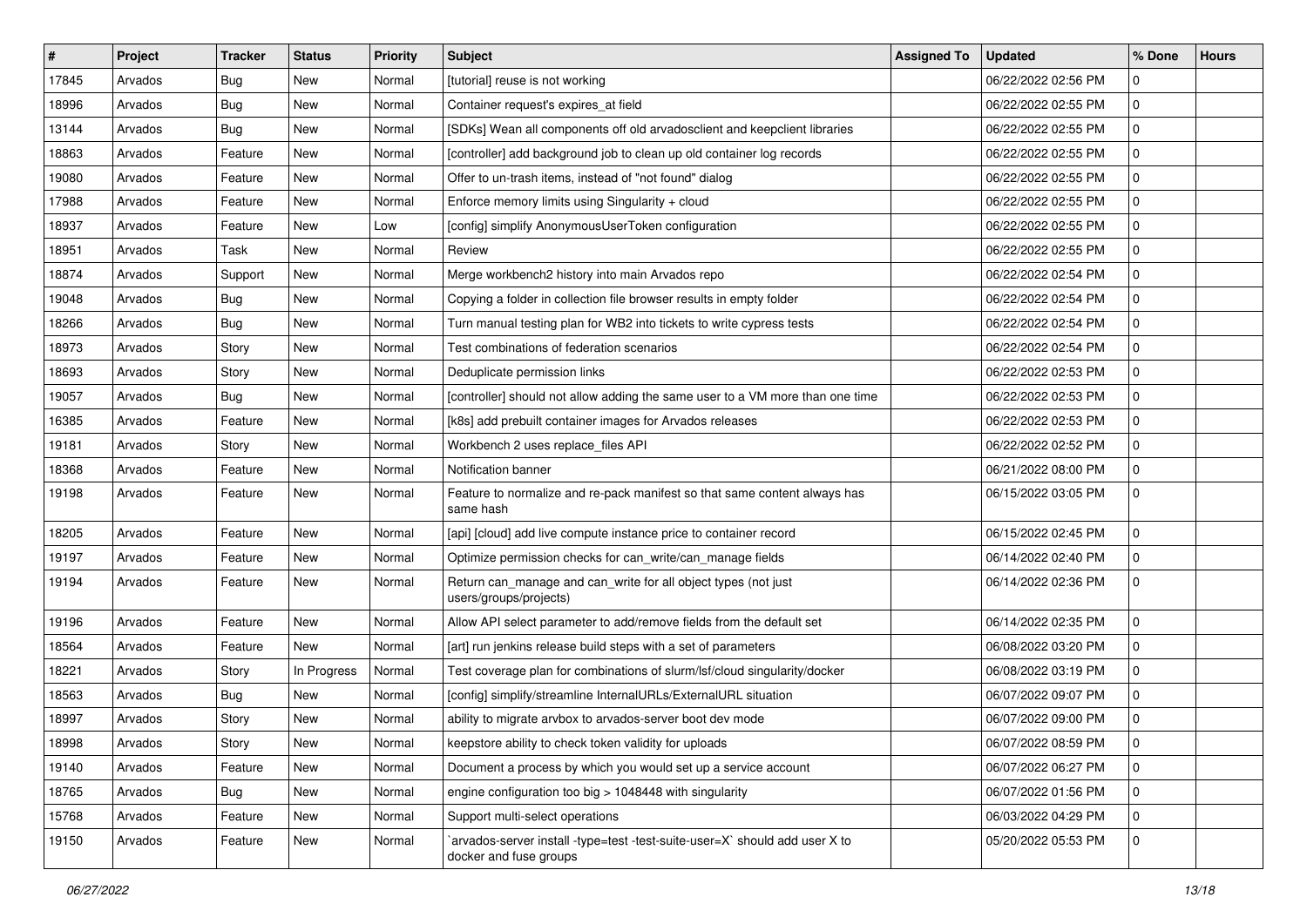| ∦     | Project | <b>Tracker</b> | <b>Status</b> | Priority | <b>Subject</b>                                                                                                                            | <b>Assigned To</b> | <b>Updated</b>      | % Done      | <b>Hours</b> |
|-------|---------|----------------|---------------|----------|-------------------------------------------------------------------------------------------------------------------------------------------|--------------------|---------------------|-------------|--------------|
| 19082 | Arvados | Feature        | <b>New</b>    | Normal   | Scale default keep cache request with cores or RAM request                                                                                |                    | 05/04/2022 03:19 PM | 0           |              |
| 17054 | Arvados | Feature        | In Progress   | Normal   | Custom naming for scatter steps                                                                                                           |                    | 05/04/2022 03:19 PM | 0           |              |
| 19056 | Arvados | Feature        | New           | Normal   | Environment variable / command line convention that specifies where to get<br>HOST/TOKEN settings.conf                                    |                    | 05/04/2022 03:18 PM | $\mathbf 0$ |              |
| 18961 | Arvados | Feature        | <b>New</b>    | Normal   | Go FileSystem / FUSE mount supports block caching & prefetch                                                                              |                    | 05/04/2022 03:18 PM | $\Omega$    |              |
| 18788 | Arvados | Feature        | New           | Normal   | User merge & migration support on LoginCluster federations                                                                                |                    | 05/04/2022 03:18 PM | 0           |              |
| 18960 | Arvados | Feature        | <b>New</b>    | Normal   | crunch-run can use Go FUSE driver for read-only mounts                                                                                    |                    | 05/04/2022 03:17 PM | $\Omega$    |              |
| 19091 | Arvados | Feature        | New           | Normal   | Managed property to assert valid unix username                                                                                            |                    | 05/02/2022 04:48 PM | $\mathbf 0$ |              |
| 19058 | Arvados | Support        | <b>New</b>    | Normal   | Add code scanning to jenkins pipeline                                                                                                     |                    | 04/27/2022 03:08 PM | 0           |              |
| 19047 | Arvados | Feature        | <b>New</b>    | Normal   | Pythonic interface to launch workflows                                                                                                    |                    | 04/20/2022 07:41 PM | 0           |              |
| 18977 | Arvados | <b>Bug</b>     | <b>New</b>    | Normal   | Mishandled Azure error?                                                                                                                   |                    | 04/12/2022 07:55 PM | 0           |              |
| 18988 | Arvados | Feature        | <b>New</b>    | Normal   | [CWL] support singularity/docker hint to make debugging workflows easier                                                                  |                    | 04/11/2022 06:29 PM | 0           |              |
| 18689 | Arvados | Feature        | New           | Normal   | support secret environment                                                                                                                |                    | 04/06/2022 03:55 PM | 0           |              |
| 18969 | Arvados | <b>Bug</b>     | New           | Normal   | Controller should monitor its own memory usage and pause requests handling<br>when memory usage is high                                   |                    | 04/05/2022 02:53 PM | 0           |              |
| 18576 | Arvados | Feature        | New           | Normal   | arv-put converts properties aliases to vocabulary ids                                                                                     |                    | 04/05/2022 02:53 PM | $\mathbf 0$ |              |
| 18970 | Arvados | Feature        | New           | Normal   | Add support for publicly shared collections (anonymous user)                                                                              |                    | 04/04/2022 03:17 PM | 0           |              |
| 18967 | Arvados | Story          | <b>New</b>    | Normal   | drop legacy columns and tables                                                                                                            |                    | 04/01/2022 07:03 PM | 0           |              |
| 18946 | Arvados | Feature        | New           | Normal   | Render fields of user profile from config                                                                                                 |                    | 03/30/2022 02:29 PM | 0           |              |
| 18942 | Arvados | Story          | <b>New</b>    | Normal   | Remove perl SDK, tests, dependencies                                                                                                      |                    | 03/29/2022 02:14 PM | 0           |              |
| 18860 | Arvados | Story          | New           | Normal   | Display number of container attempts and make it easy to access past logs                                                                 |                    | 03/23/2022 06:53 PM | 0           |              |
| 15681 | Arvados | Feature        | <b>New</b>    | Normal   | wb2 workflows run in "Workflow runs" project by default                                                                                   |                    | 03/23/2022 06:48 PM | 0           |              |
| 15557 | Arvados | Bug            | <b>New</b>    | Normal   | [Process view] Re-run workflow                                                                                                            |                    | 03/23/2022 06:10 PM | 0           |              |
| 16208 | Arvados | Bug            | <b>New</b>    | Normal   | Workbench2 doesn't show inputs then #main object is not a Workflow                                                                        |                    | 03/23/2022 03:55 PM | 0           |              |
| 3640  | Arvados | Story          | New           | Normal   | [SDKs] Add runtime option to SDKs (esp Python and arv-mount) to use a<br>filesystem directory block cache as an alternative to RAM cache. |                    | 03/21/2022 03:58 PM | 0           |              |
| 18871 | Arvados | Feature        | <b>New</b>    | Normal   | WebDAV uses replace_files API                                                                                                             |                    | 03/16/2022 02:13 PM | 0           |              |
| 18864 | Arvados | <b>Bug</b>     | <b>New</b>    | Normal   | 'Responsible person" link is wrong                                                                                                        |                    | 03/14/2022 03:49 PM | 0           |              |
| 18862 | Arvados | Bug            | New           | Normal   | [api] remove replay_job_log rake task                                                                                                     |                    | 03/14/2022 03:43 PM | $\Omega$    |              |
| 18861 | Arvados | Story          | New           | Normal   | Retire wb1                                                                                                                                |                    | 03/14/2022 02:48 PM | 0           |              |
| 18853 | Arvados | Story          | New           | Normal   | Get input collection uuid or metadata                                                                                                     |                    | 03/10/2022 03:13 PM | $\mathbf 0$ |              |
| 18846 | Arvados | Story          | New           | Normal   | Rendering rich descriptions                                                                                                               |                    | 03/09/2022 08:42 PM | 0           |              |
| 18841 | Arvados | Feature        | New           | Normal   | Feature to inject additional info into wb2 details panel                                                                                  |                    | 03/08/2022 09:59 PM | 0           |              |
| 18842 | Arvados | Feature        | New           | Normal   | Local disk keep cache for Python SDK/arv-mount                                                                                            |                    | 03/08/2022 04:29 PM | 0           |              |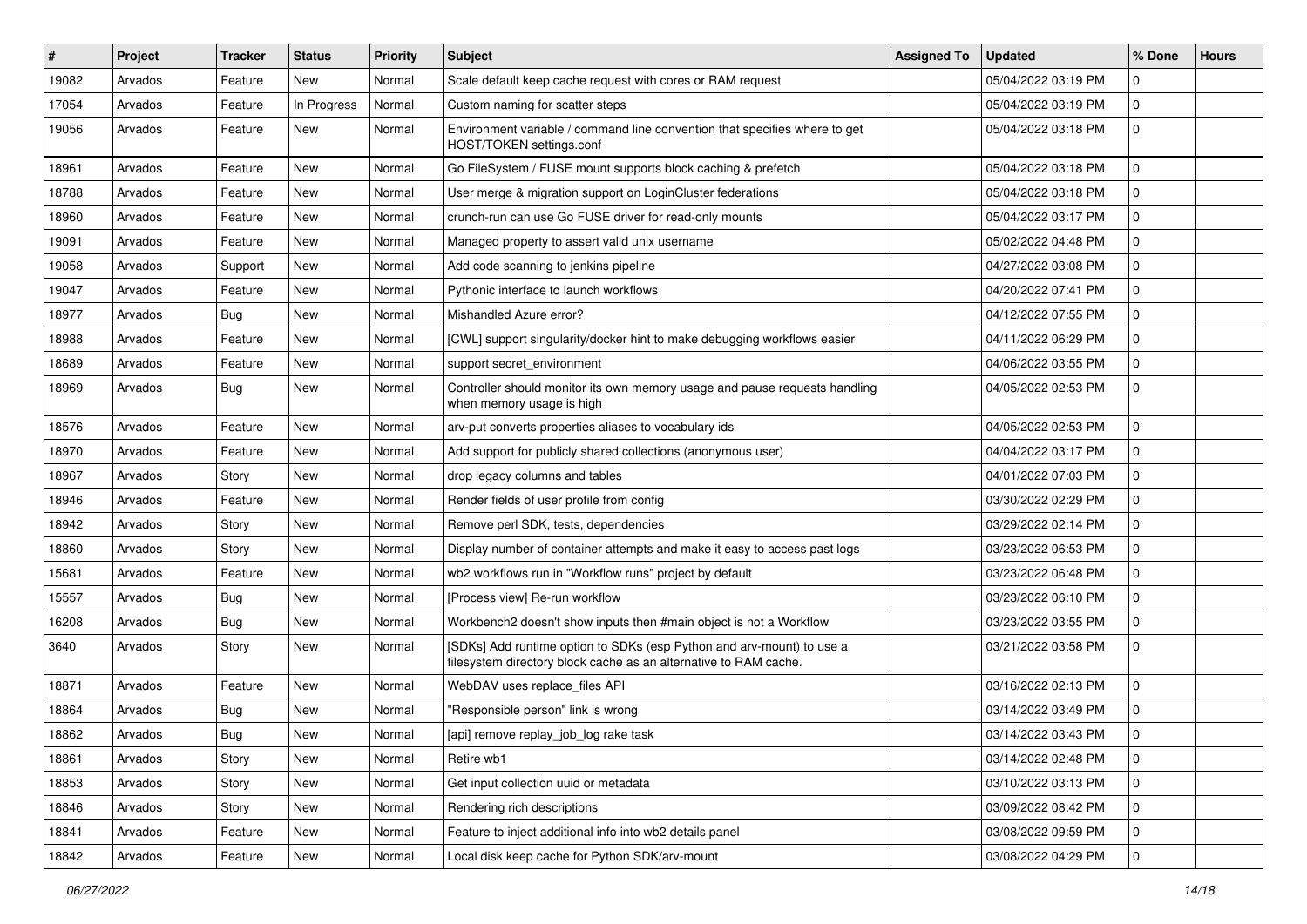| $\#$  | Project | <b>Tracker</b> | <b>Status</b> | <b>Priority</b> | <b>Subject</b>                                                                                                                                     | <b>Assigned To</b> | <b>Updated</b>      | % Done       | <b>Hours</b> |
|-------|---------|----------------|---------------|-----------------|----------------------------------------------------------------------------------------------------------------------------------------------------|--------------------|---------------------|--------------|--------------|
| 18840 | Arvados | Feature        | New           | Normal          | Algorithm to repack small files into larger blocks                                                                                                 |                    | 03/08/2022 03:15 PM | 0            |              |
| 18724 | Arvados | Bug            | <b>New</b>    | Normal          | Collection file_names should contain full paths for substring matching                                                                             |                    | 03/01/2022 09:11 PM | $\Omega$     |              |
| 18810 | Arvados | Feature        | New           | Normal          | PySDK API Client wrapper methods that automatically translate properties<br>using a vocabulary                                                     |                    | 03/01/2022 08:58 PM | $\mathbf 0$  |              |
| 18799 | Arvados | Story          | New           | Normal          | Strategy to tie the Python SDK to the API docs                                                                                                     |                    | 02/23/2022 08:05 PM | 0            |              |
| 18797 | Arvados | Story          | In Progress   | Normal          | Flesh out python sdk documentation in docstrings & ensure good presentation<br>in pydoc                                                            |                    | 02/23/2022 08:04 PM | 0            |              |
| 18798 | Arvados | Story          | New           | Normal          | Turn code cookbook into liquid template & include files separately                                                                                 |                    | 02/23/2022 07:46 PM | 0            |              |
| 18790 | Arvados | Feature        | New           | Normal          | Access live container logs through arvados-client and crunch-run container<br>gateway                                                              |                    | 02/18/2022 03:28 PM | $\Omega$     |              |
| 18726 | Arvados | Feature        | New           | Normal          | a-c-r uses arv-put internally to upload dependencies                                                                                               |                    | 02/10/2022 04:53 PM | 0            |              |
| 15730 | Arvados | Story          | <b>New</b>    | Normal          | [Workbench 2] Implement UI for new group permission scheme                                                                                         |                    | 02/02/2022 04:00 PM | 0            |              |
| 17772 | Arvados | Feature        | New           | Normal          | use subject identifier (username etc) in "identity_url" instead of "email" for login                                                               |                    | 01/31/2022 04:22 PM | 0            |              |
| 18677 | Arvados | Feature        | New           | Normal          | Container runtime metrics API                                                                                                                      |                    | 01/25/2022 06:56 PM | 0            |              |
| 18672 | Arvados | Feature        | New           | Normal          | [go sdk] describe + implement desired Go SDK                                                                                                       |                    | 01/24/2022 09:34 PM | 0            |              |
| 18671 | Arvados | Bug            | New           | Normal          | [go sdk] update documentation                                                                                                                      |                    | 01/24/2022 09:33 PM | 0            |              |
| 18669 | Arvados | Task           | New           | Normal          | review 18668-add-project-support-to-deduplication-report                                                                                           |                    | 01/24/2022 04:51 PM | 0            |              |
| 17178 | Arvados | Feature        | <b>New</b>    | Normal          | Render live graphs of container crunchstat in wb2                                                                                                  |                    | 01/18/2022 09:46 PM | $\mathbf 0$  |              |
| 12868 | Arvados | Story          | New           | Normal          | Rearrange packages so "arv" runs a Go program that shells out to Python/Ruby<br>code only if needed                                                |                    | 01/18/2022 09:30 PM | 0            |              |
| 18623 | Arvados | Feature        | <b>New</b>    | Normal          | Ensure Etag can be used and honor If-Match header in updates                                                                                       |                    | 01/12/2022 04:50 PM | $\mathbf 0$  |              |
| 18621 | Arvados | Feature        | New           | Normal          | Ability for admin to purge old versions of a collection                                                                                            |                    | 01/10/2022 04:41 PM | $\Omega$     |              |
| 18620 | Arvados | Feature        | New           | Normal          | [LSF] use btop to adjust relative priorities of arvados jobs                                                                                       |                    | 01/10/2022 03:45 PM | 0            |              |
| 18163 | Arvados | Feature        | New           | Normal          | [Crunch] add CWL extension to limit the number of concurrently running jobs<br>during a scatter                                                    |                    | 01/10/2022 03:42 PM | 0            |              |
| 18618 | Arvados | Bug            | <b>New</b>    | Normal          | Reusing workflows/steps is too slow                                                                                                                |                    | 01/07/2022 07:12 PM | $\mathbf 0$  |              |
| 17775 | Arvados | Bug            | New           | Normal          | [a-d-c] the user should be able to see when preemptible nodes get shut down<br>and the running container requeued                                  |                    | 12/14/2021 09:01 PM | $\mathbf 0$  |              |
| 18586 | Arvados | Bug            | <b>New</b>    | Normal          | Remove docs/code for unsupported AsyncPermissionsUpdateInterval                                                                                    |                    | 12/14/2021 04:21 PM | 0            |              |
| 18573 | Arvados | Feature        | New           | Normal          | packer compute image builder script should take an explicit arvados package<br>version to install instead of latest in selected package repository |                    | 12/09/2021 05:01 PM | $\mathbf 0$  |              |
| 18486 | Arvados | Bug            | New           | Normal          | Docker containers are always removed                                                                                                               |                    | 12/07/2021 03:31 PM | $\mathbf 0$  |              |
| 12900 | Arvados | Feature        | New           | Normal          | [Crunch2] [crunch-run] Prune old images before installing image for current<br>container                                                           |                    | 12/07/2021 03:31 PM | $\mathbf 0$  |              |
| 18548 | Arvados | Feature        | New           | Normal          | Ability to share a link to the "Get API Token" dialog in WB"                                                                                       |                    | 12/03/2021 03:22 PM | $\mathbf{0}$ |              |
| 18516 | Arvados | Story          | New           | Normal          | run Theia interactively for development on shell and/or compute nodes                                                                              |                    | 12/01/2021 05:47 PM | 0            |              |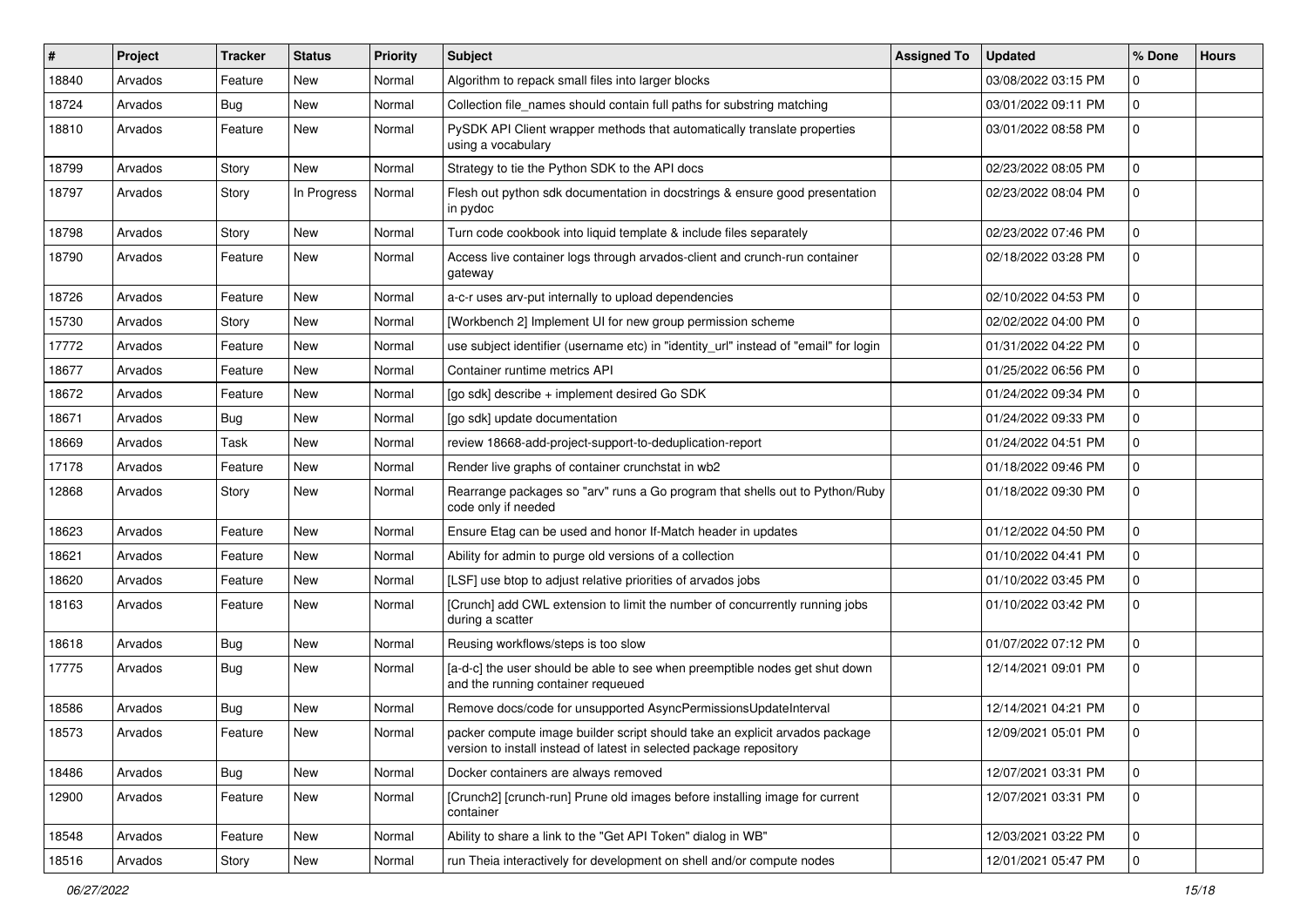| #     | Project | <b>Tracker</b> | <b>Status</b> | Priority | Subject                                                                                                                   | <b>Assigned To</b> | <b>Updated</b>      | % Done      | <b>Hours</b> |
|-------|---------|----------------|---------------|----------|---------------------------------------------------------------------------------------------------------------------------|--------------------|---------------------|-------------|--------------|
| 18515 | Arvados | Story          | New           | Normal   | run interactive Jupyter on shell and/or compute nodes                                                                     |                    | 12/01/2021 05:17 PM | 0           |              |
| 18514 | Arvados | Story          | <b>New</b>    | Normal   | Research framework for interactive tutorials that overlay the app                                                         |                    | 12/01/2021 03:49 PM | 0           |              |
| 18501 | Arvados | Bug            | New           | Normal   | Add option in ARV GUI to open link in new tab                                                                             |                    | 11/30/2021 03:43 PM | 0           |              |
| 18500 | Arvados | Bug            | <b>New</b>    | Normal   | Arvados CV for "Study Type" property not active                                                                           |                    | 11/30/2021 03:41 PM | 0           |              |
| 18499 | Arvados | <b>Bug</b>     | <b>New</b>    | Normal   | Advanced Dialog on collections shows the manifest_text as null                                                            |                    | 11/30/2021 03:38 PM | 0           |              |
| 18498 | Arvados | <b>Bug</b>     | <b>New</b>    | Normal   | WB2 collection UUID in project URL shows blank page                                                                       |                    | 11/30/2021 03:37 PM | 0           |              |
| 18481 | Arvados | <b>Bug</b>     | <b>New</b>    | Normal   | Workbench allows setting values with leading and trailing whitespace in<br>property values                                |                    | 11/26/2021 08:13 AM | 0           |              |
| 18182 | Arvados | Feature        | New           | Normal   | Parameter on get_permissions API to return every user and group with<br>permissions                                       |                    | 11/24/2021 04:15 PM | 0           |              |
| 17953 | Arvados | Story          | New           | Normal   | [api] Remove unused "node" object                                                                                         |                    | 11/23/2021 09:28 PM | 0           |              |
| 17993 | Arvados | Feature        | <b>New</b>    | Normal   | [deduplication-report] supports storage classes                                                                           |                    | 11/23/2021 09:26 PM | 0           |              |
| 18345 | Arvados | Bug            | <b>New</b>    | Normal   | Activity script crash                                                                                                     |                    | 11/23/2021 09:13 PM | 0           |              |
| 18347 | Arvados | Feature        | <b>New</b>    | Normal   | Cache negative token lookups in federation/OIDC                                                                           |                    | 11/23/2021 09:07 PM | 0           |              |
| 18464 | Arvados | Feature        | <b>New</b>    | Normal   | Batch update endpoint for permission changes                                                                              |                    | 11/22/2021 03:33 PM | 0           |              |
| 18462 | Arvados | Story          | <b>New</b>    | Normal   | Requesting object by uuid should return 403 instead of 404                                                                |                    | 11/22/2021 03:20 PM | 0           |              |
| 18463 | Arvados | Feature        | New           | Normal   | Sharing dialog shows all permissions including indirect and allows searching for<br>users by name                         |                    | 11/22/2021 03:20 PM | 0           |              |
| 18393 | Arvados | Bug            | New           | Normal   | [workbench2] forces relogin on every new window/tab                                                                       |                    | 11/19/2021 02:43 PM | 0           |              |
| 18385 | Arvados | <b>Bug</b>     | <b>New</b>    | Normal   | arvados-server config-dump   arvados-server config-check -config=- spurious<br>warnings                                   |                    | 11/16/2021 09:06 PM | 0           |              |
| 18369 | Arvados | Feature        | <b>New</b>    | Normal   | [doc] describe the block packing algorithm used by our various Keep clients<br>(arv-put, python sdk, keep-web, arv-mount) |                    | 11/15/2021 04:14 PM | 0           |              |
| 18362 | Arvados | Story          | <b>New</b>    | Normal   | cwltest results for Arvados produces badges which can be linked to from<br>commonwl.org                                   |                    | 11/10/2021 05:41 PM | 0           |              |
| 18166 | Arvados | Bug            | <b>New</b>    | Normal   | [Release] Auto-sync the arvados gem dependencies on RailsAPI and<br>Workbench1                                            |                    | 11/10/2021 04:14 PM | 0           |              |
| 17232 | Arvados | Support        | <b>New</b>    | Normal   | add example of readRDS() to arvadosR help                                                                                 |                    | 11/09/2021 07:58 PM | 0           |              |
| 18239 | Arvados | Story          | <b>New</b>    | Normal   | Add Kubernetes testing to CI                                                                                              |                    | 11/09/2021 07:56 PM | 0           |              |
| 13925 | Arvados | Story          | New           | Normal   | Default keep cache scales with requested container size                                                                   |                    | 11/08/2021 03:21 PM | 0           |              |
| 18341 | Arvados | Story          | New           | Normal   | "arvados-server init" can set up a single-node production cluster                                                         |                    | 11/08/2021 02:39 PM | $\mathbf 0$ |              |
| 18338 | Arvados | Story          | New           | Normal   | "arvados-server init" can use a local root CA to sign certificates                                                        |                    | 11/05/2021 03:27 PM | 0           |              |
| 18335 | Arvados | Feature        | New           | Normal   | Export health checks as Prometheus metrics                                                                                |                    | 11/04/2021 03:58 PM | 0           |              |
| 18334 | Arvados | <b>Bug</b>     | New           | Normal   | Accept release info changes in docker recipes                                                                             |                    | 11/04/2021 03:23 PM | 0           |              |
| 17945 | Arvados | Feature        | New           | Normal   | design: Add type checking to the structured vocabulary                                                                    |                    | 11/02/2021 05:13 PM | $\mathbf 0$ |              |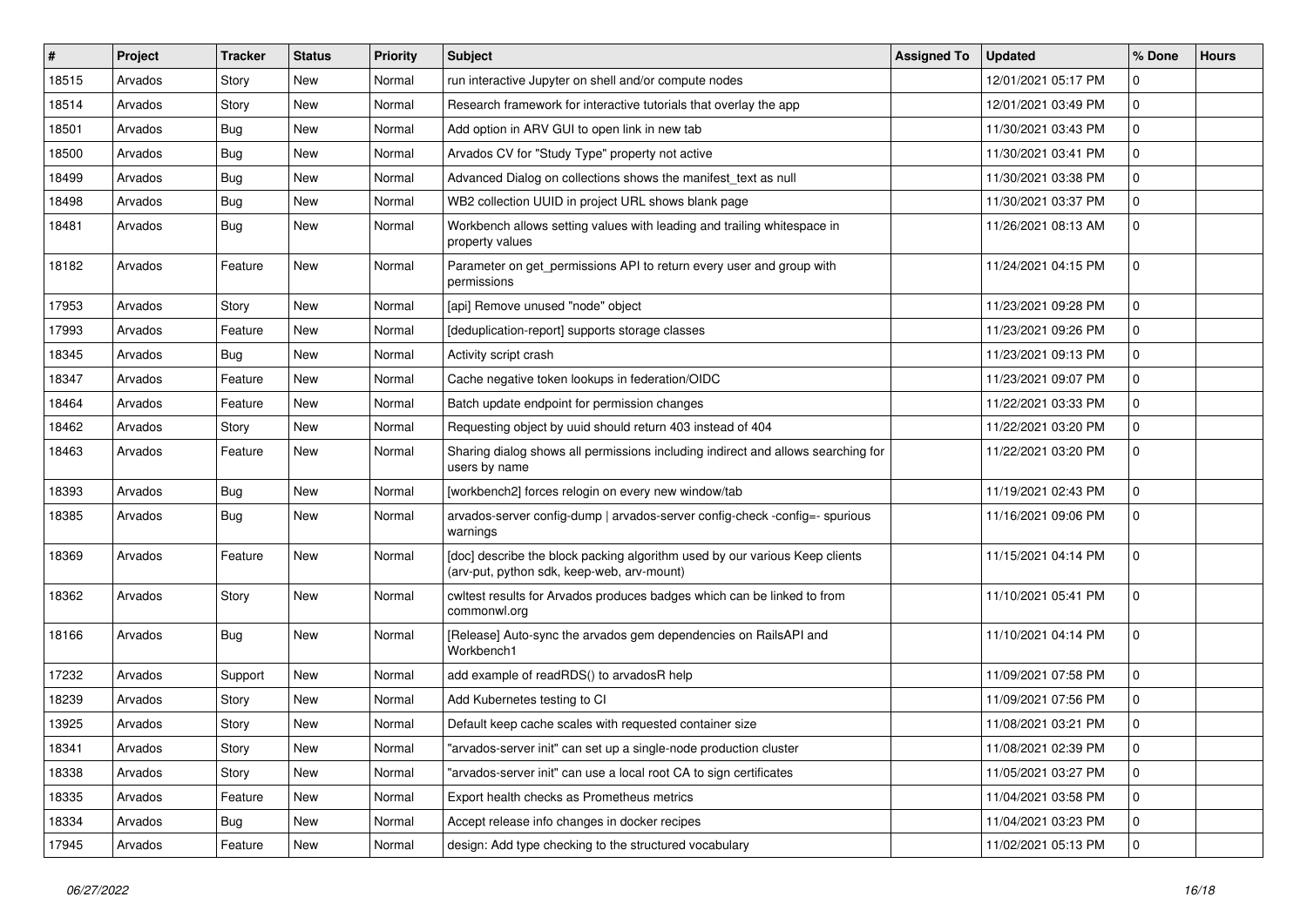| $\vert$ # | Project | <b>Tracker</b> | <b>Status</b> | Priority | Subject                                                                                           | <b>Assigned To</b> | <b>Updated</b>      | % Done         | <b>Hours</b> |
|-----------|---------|----------------|---------------|----------|---------------------------------------------------------------------------------------------------|--------------------|---------------------|----------------|--------------|
| 17946     | Arvados | Feature        | New           | Normal   | design: add complex structures to structured vocabulary                                           |                    | 11/02/2021 05:12 PM | 0              |              |
| 18292     | Arvados | Bug            | New           | Normal   | [cleanup] remove AssignNodeHostname from the configuration. Also from the<br>documentation.       |                    | 10/22/2021 09:24 PM | $\mathbf 0$    |              |
| 18280     | Arvados | Bug            | New           | Normal   | Advanced Search in ARV PROD GUI non-functional                                                    |                    | 10/20/2021 04:46 PM | 0              |              |
| 18279     | Arvados | Bug            | New           | Normal   | Data Collection page on 2.3.0 rc2                                                                 |                    | 10/20/2021 04:45 PM | $\mathbf 0$    |              |
| 18241     | Arvados | Story          | New           | Normal   | "NanoCPUs can not be set" Docker error                                                            |                    | 10/13/2021 03:13 PM | $\mathbf 0$    |              |
| 18262     | Arvados | Bug            | <b>New</b>    | Normal   | [crunch-run] handle out-of-diskspace on the compute node better                                   |                    | 10/08/2021 09:42 PM | 0              |              |
| 18255     | Arvados | Story          | New           | Normal   | Proof of concept Arvados single-node AMI                                                          |                    | 10/06/2021 03:25 PM | 0              |              |
| 18220     | Arvados | Bug            | <b>New</b>    | Normal   | Support Docker ENTRYPOINT on Singularity in crunch-run                                            |                    | 09/29/2021 03:25 PM | 0              |              |
| 18218     | Arvados | Feature        | New           | Normal   | ARV GUI: perform operations on files selected via the filter                                      |                    | 09/28/2021 08:30 PM | $\mathbf 0$    |              |
| 18217     | Arvados | Feature        | New           | Normal   | Enable file sorting in Data Collection                                                            |                    | 09/28/2021 07:45 PM | 0              |              |
| 18214     | Arvados | Bug            | New           | Normal   | global search results link to wb1 not wb2                                                         |                    | 09/28/2021 07:30 PM | 0              |              |
| 18213     | Arvados | Feature        | New           | Normal   | Arvados "display in new tab" shows outdated data                                                  |                    | 09/28/2021 07:28 PM | 0              |              |
| 18212     | Arvados | Bug            | New           | Normal   | Read-only users can't open file in new tab                                                        |                    | 09/28/2021 07:27 PM | 0              |              |
| 18211     | Arvados | Feature        | New           | Normal   | Should the Loading Progress bar always be shown?                                                  |                    | 09/28/2021 07:16 PM | 0              |              |
| 18210     | Arvados | Bug            | New           | Normal   | Create Mountainduck Bookmark files not working                                                    |                    | 09/28/2021 07:14 PM | 0              |              |
| 18209     | Arvados | Feature        | New           | Normal   | Re-run process on arvados throws error                                                            |                    | 09/28/2021 07:12 PM | 0              |              |
| 18208     | Arvados | Bug            | New           | Normal   | Workbench2 search shows all sites even if just searching in one site                              |                    | 09/28/2021 07:09 PM | $\mathbf 0$    |              |
| 18204     | Arvados | <b>Bug</b>     | New           | Normal   | Workbench2 is missing a UI that shows which group a user is member of                             |                    | 09/27/2021 08:47 PM | $\mathbf 0$    |              |
| 18199     | Arvados | Bug            | <b>New</b>    | Normal   | Issue with sharing settings of "open access" new projects                                         |                    | 09/27/2021 07:58 PM | 0              |              |
| 18198     | Arvados | Bug            | New           | Normal   | "copy selected files into collection" function in WB2 extremely slow                              |                    | 09/27/2021 07:45 PM | $\mathbf 0$    |              |
| 18197     | Arvados | Feature        | New           | Normal   | add search option to input selection when running a workflow                                      |                    | 09/27/2021 07:41 PM | 0              |              |
| 18196     | Arvados | Feature        | New           | Normal   | expose saved searches as browsing option on the left side                                         |                    | 09/27/2021 07:39 PM | 0              |              |
| 18194     | Arvados | Feature        | New           | Normal   | "Release" as search option                                                                        |                    | 09/27/2021 07:35 PM | 0              |              |
| 18193     | Arvados | Feature        | <b>New</b>    | Normal   | Multi-select collections and projects to delete them                                              |                    | 09/27/2021 07:14 PM | 0              |              |
| 18192     | Arvados | Bug            | New           | Normal   | Advanced search is showing ROX IDs in the search field syntax instead of clear<br>values          |                    | 09/27/2021 07:13 PM | 0              |              |
| 18191     | Arvados | <b>Bug</b>     | New           | Normal   | [doc] the compute node image doc does not take releases into account                              |                    | 09/24/2021 09:50 PM | $\mathbf 0$    |              |
| 17695     | Arvados | Feature        | In Progress   | Normal   | [costanalyzer] make an accurate report for spot instances on AWS                                  |                    | 09/22/2021 08:47 PM | $\overline{0}$ |              |
| 18181     | Arvados | Feature        | New           | Normal   | Ability to specify a % of compute instance price that user is willing to go over<br>from cheapest |                    | 09/22/2021 04:06 PM | $\mathbf 0$    |              |
| 18174     | Arvados | Feature        | New           | Normal   | [servers] add logging with automatic rotation to user-specified directory                         |                    | 09/21/2021 09:08 PM | $\mathbf 0$    |              |
| 18170     | Arvados | Bug            | New           | Normal   | Display of long names can be improved on WB2                                                      |                    | 09/20/2021 06:19 PM | $\mathbf 0$    |              |
| 18168     | Arvados | Bug            | New           | Normal   | Workbench2 Trash is not listing all trashed items                                                 |                    | 09/20/2021 06:14 PM | $\mathbf 0$    |              |